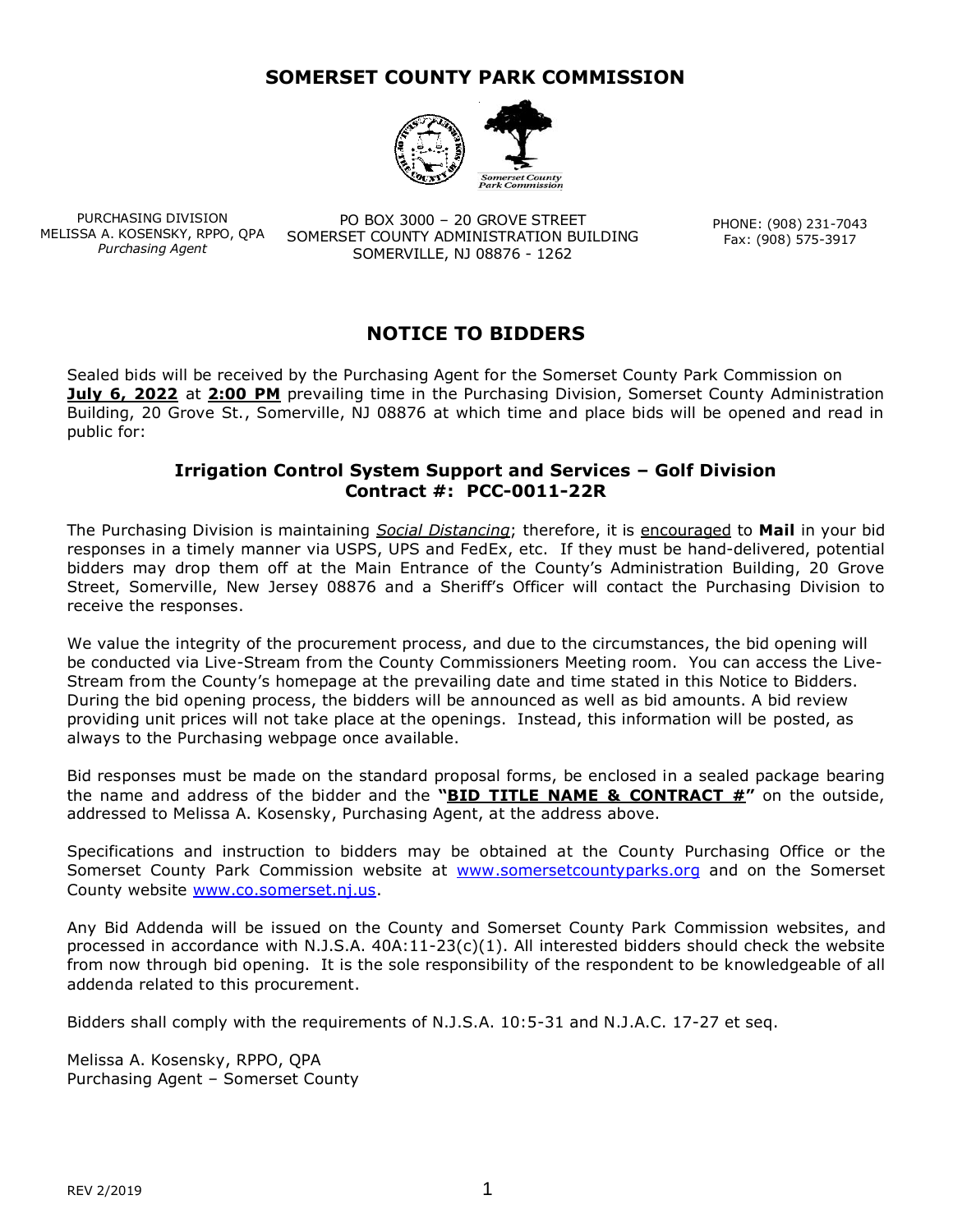# **SOMERSET COUNTY PARK COMMISSION GENERAL INSTRUCTIONS**

### **1. SUBMISSION OF BIDS**

- A. Sealed bids shall be received in accordance with public advertisement as required by law, a copy of said notice being attached hereto and made a part of these specifications.
- B. Each bid shall be submitted on the proposal form attached, in a sealed envelope
	- (1) Addressed to the Purchasing Agent
	- (2) Bearing the name and address of the bidder on the outside
	- (3) Clearly marked "BID" with the contract name and number being bid. Provide One (1) Original & One (1) copy of the bid. **Faxed or emailed bids will NOT be accepted**.
- C. It is the bidder's responsibility to ensure that bids are presented to the Purchasing Agent on the hour and at the place designated. Bids may be hand delivered or mailed; however, the Somerset County Park Commission disclaims any responsibility for bids forwarded by regular or express mail. **If the bid is sent by express mail, the designation in B. above must also appear on the outside of the express company envelope**. Bids received after the designated time and date will be returned unopened.
- D. The Somerset County Park Commission reserves the right to postpone the date for presentation and opening of bids and will give written notice of any such postponement to each prospective bidder as required by law.
- E. Sealed bids forwarded to the owner before the time of opening of bids may be withdrawn upon written application of the bidder who shall be required to produce evidence showing that the individual is or represents the principal or principals involved in the bid. Once bids have been opened, they shall remain firm for a period of sixty (60) calendar days.
- F. Each bid proposal form must give the full business address, business phone, fax, e-mail, the contact person of the bidder, and be signed by an authorized representative as follow:
	- Bids by partnerships must be signed in the partnership name by one of the members of the partnership or by an authorized representative followed by the signature and designation of the person signing.
	- Bids by corporations must be signed in the legal name of the corporation, followed by the name of the State in which incorporated and must contain the signature and designation of the president, secretary or other person authorized to bind the corporation in the matter.
	- Bids by sole-proprietorship shall be signed by the proprietor.
	- When requested, satisfactory evidence of the authority of the officer signing shall be furnished.
- G. Multiple Bids Not Accepted

More than one bid from an individual, a firm or partnership, a corporation or association under the same or different names shall not be considered.

- H. Official Request for Bid packages are available from the County's and Somerset County Park Commission websites at [www.co.somerset.nj.us](http://www.co.somerset.nj.us/) and [www.somersetcountyparks.org](http://www.somersetcountyparks.org/) at no cost to the prospective bidders. All addenda are posted on both site's and issued in accordance with N.J.S.A.  $40A:11-23(c)(1)$ . Potential bidders are cautioned that they are bidding at their own risk if a third party supplied the specifications that may or may not be complete. The Somerset County Park Commission is not responsible for third party supplied specifications.
- I. Results of all bids are posted on the County and Somerset County Park Commission's website.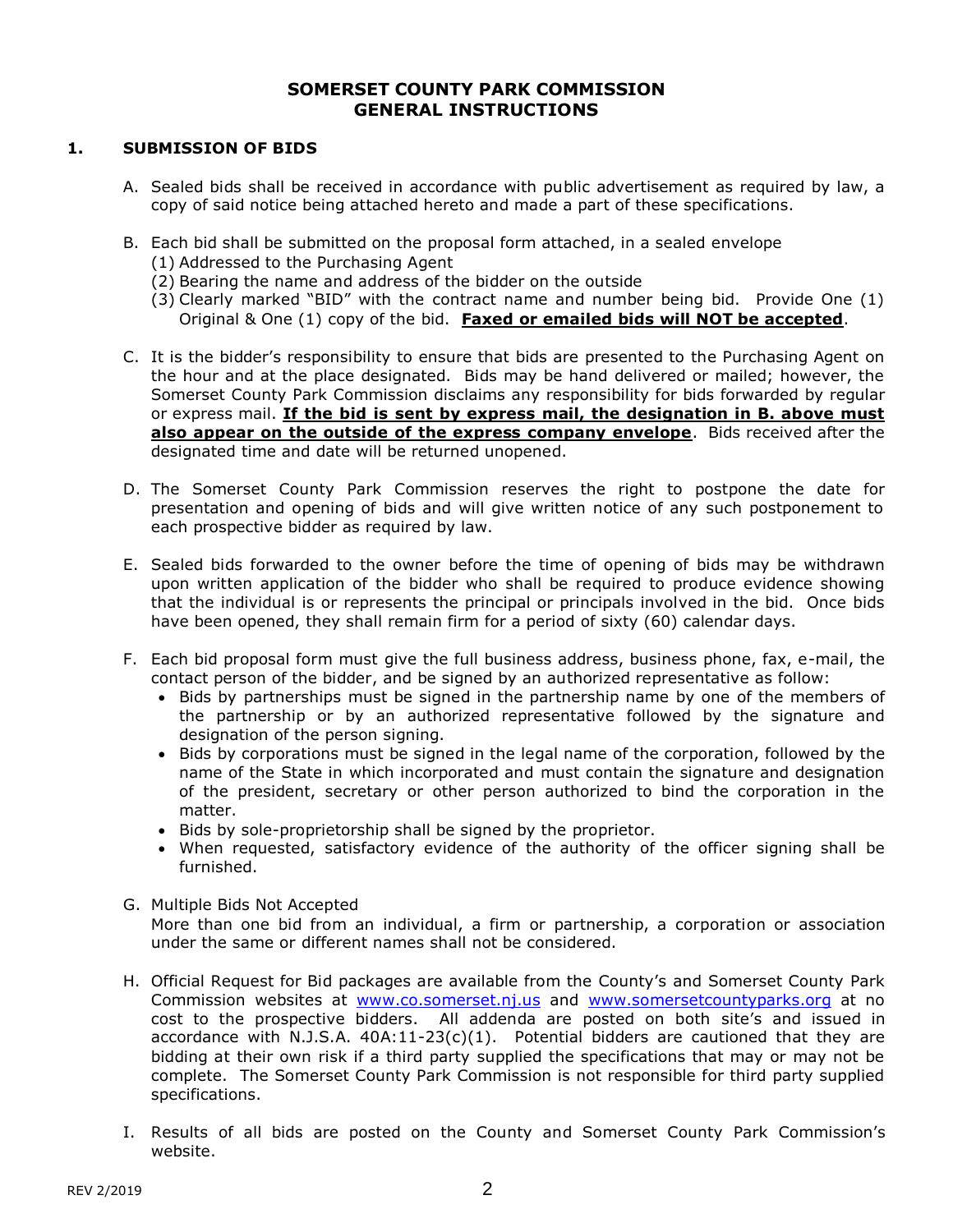#### **2. BID SECURITY**

#### **The following provisions,** *if indicated by an (X)***, shall be applicable to this bid and be made a part of the bidding documents:**

#### A. **BID GUARANTEE**

Bidder shall submit with the bid a certified check, cashier's check or bid bond in the amount of ten percent (10%) of the total price bid, but not in excess of \$20,000, payable unconditionally to the Somerset County Park Commission.

When submitting a Bid Bond, it shall contain Power of Attorney for full amount of Bid Bond from a surety company authorized to do business in the State of New Jersey and acceptable to the Somerset County Park Commission.

The check or bond of the unsuccessful bidder(s) shall be returned as prescribed by law. The check or bond of the bidder to whom the contract is awarded shall be retained until a contract is executed and the required performance bond or other security is submitted.

The check or bond of the successful bidder shall be forfeited if the bidder fails to enter into a contract pursuant to statute. Failure to submit required guarantee shall be cause for rejection of the bid.

#### B. **CONSENT OF SURETY**

Bidder shall submit with the bid a Certificate (Consent) of Surety with Power of Attorney for full amount of bid price from a Surety Company authorized to do business in the State of New Jersey, and acceptable to the Somerset County Park Commission stating that it will provide said bidder with a Performance Bond in the full amount of the bid. This certificate shall be obtained in order to confirm that the bidder to whom the contract is awarded will furnish Performance and Payment bonds from an acceptable surety company on behalf of said bidder, any or all subcontractors or by each respective subcontractor or by any combination thereof which results in performance security equal to the total amount of the contract, pursuant to N.J.S.A. 40A11-22.

Failure to submit this shall be cause for rejection of the bid.

#### C. **PERFORMANCE BOND**

Successful bidder shall simultaneously with the delivery of the executed contract, submit an executed bond in the amount of one hundred percent (100%) of the acceptable bid as security for the faithful performance of this contract.

The performance bond provided shall not be released until final acceptance of the whole work and then only if any liens or claims have been satisfied. The surety on such bond or bonds shall be a duly authorized surety company authorized to do business in the State of New Jersey pursuant to N.J.S.A. 17:31-5. For multi-year contracts, the Performance Bond may be resubmitted each year on the Contract Anniversary Date for the amount remaining on the contract.

Failure to submit this with the executed contract shall be cause for declaring contract null and void pursuant to N.J.S.A. 40A:11-22.

#### D. **LABOR AND MATERIAL (PAYMENT) BOND**

The successful bidder shall with the delivery for the performance bond submit an executed payment bond to guarantee payment to laborers and suppliers for the labor and material used in the work performed under the contract.

Failure to submit a labor and material bond with the performance bond shall be cause for declaring the contract null and void.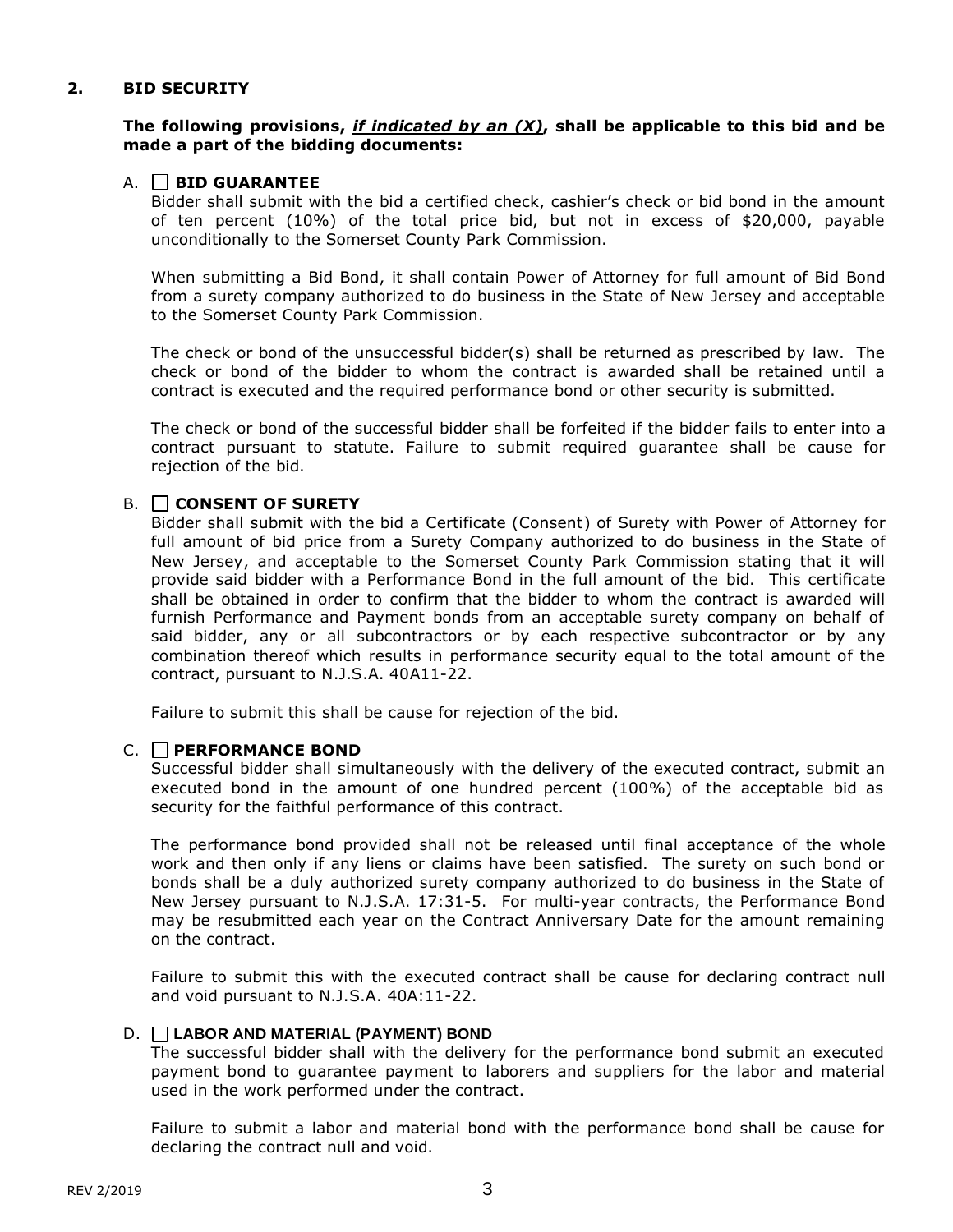## E. **MAINTENANCE BOND**

Upon acceptance of the work by the Somerset County Park Commission, the contractor shall submit a maintenance bond (N.J.S.A. 40A:1-16.3) in an amount not to exceed 100% of the project costs guaranteeing against defective quality of 3work or materials for the period of:

|  | 1 Year  |
|--|---------|
|  | 2 Years |

# **3. PREPARATION OF BIDS (PRICING INFORMATION AND FORMS)**

- A. (1). The Somerset County Park Commission is exempt from any local, state or federal sales, use or excise tax. Somerset County Park Commission shall not pay for New Jersey State Sales and Use Tax that are included in any invoices. Somerset County Park Commission will not pay service charges such as interest and late fees.
	- (2). The Somerset County Park Commission or any of its offices and divisions will not complete credit applications as a result of contract(s) resulting from award based on these specifications.

The County of Somerset is rated by: Standard & Poor's Ratings Group: AAA Moody's Investors Services: Aaa Dun and Bradstreet

- B. Bid responses shall be *signed in ink* (Original Signature Required) by the bidder; all quotations shall be made with a typewriter/computer or pen and ink. Any quotation showing any erasure alteration must be initialed by the bidder in ink. Unit prices and totals are to be inserted in spaces provided.
- C. Failure to sign and give all information in the bid may result in the bid being rejected.
- *D. Estimated Quantities* (Open-Ended Contracts, Purchase as Needed) The Somerset County Park Commission has attempted to identify the item(s) and the estimated amounts of each item bid to cover its requirements; however, past experience shows that the amount ordered may be different than that submitted for bidding. The right is reserved to decrease or increase the quantities specified in the specifications pursuant to N.J.A.C. 5:30-11.2 and 11.10. *NO MINIMUM PURCHASE IS IMPLIED OR GUARANTEED.*
- E. Bidders shall insert prices for furnishing goods and services required by these specifications. Prices shall be net including any charges for packing, crating, containers etc. All transportation charges shall be fully prepaid by the contractor, F.O.B. destination and placement at locations specified by the Somerset County Park Commission. As specified, placement may require inside deliveries. No additional charges shall be allowed for any transportation costs resulting from partial shipments made for the contractor's convenience.
- F. Any bidder may withdraw their bid at any time before the time set for receipt of bids.
- G. All forms shall be completed and attached to the bid proposal. BIDDER IS ALERTED TO THE BID DOCUMENT CHECK LIST PAGE.
- H. Results of all bids are posted on the County website **www.co.somerset.nj.us** and Somerset County Park Commission web site [www.somersetc](http://www.somerset/)ountyparks.org

#### **4. FIRM FIXED CONTRACT**

This is a firm fixed contract, prices firm, FOB Somerset County Park Commission locations. No price escalation. The vendor shall void the contract and permit the Somerset County Park Commission to solicit open market pricing should any price increase or surcharge be imposed.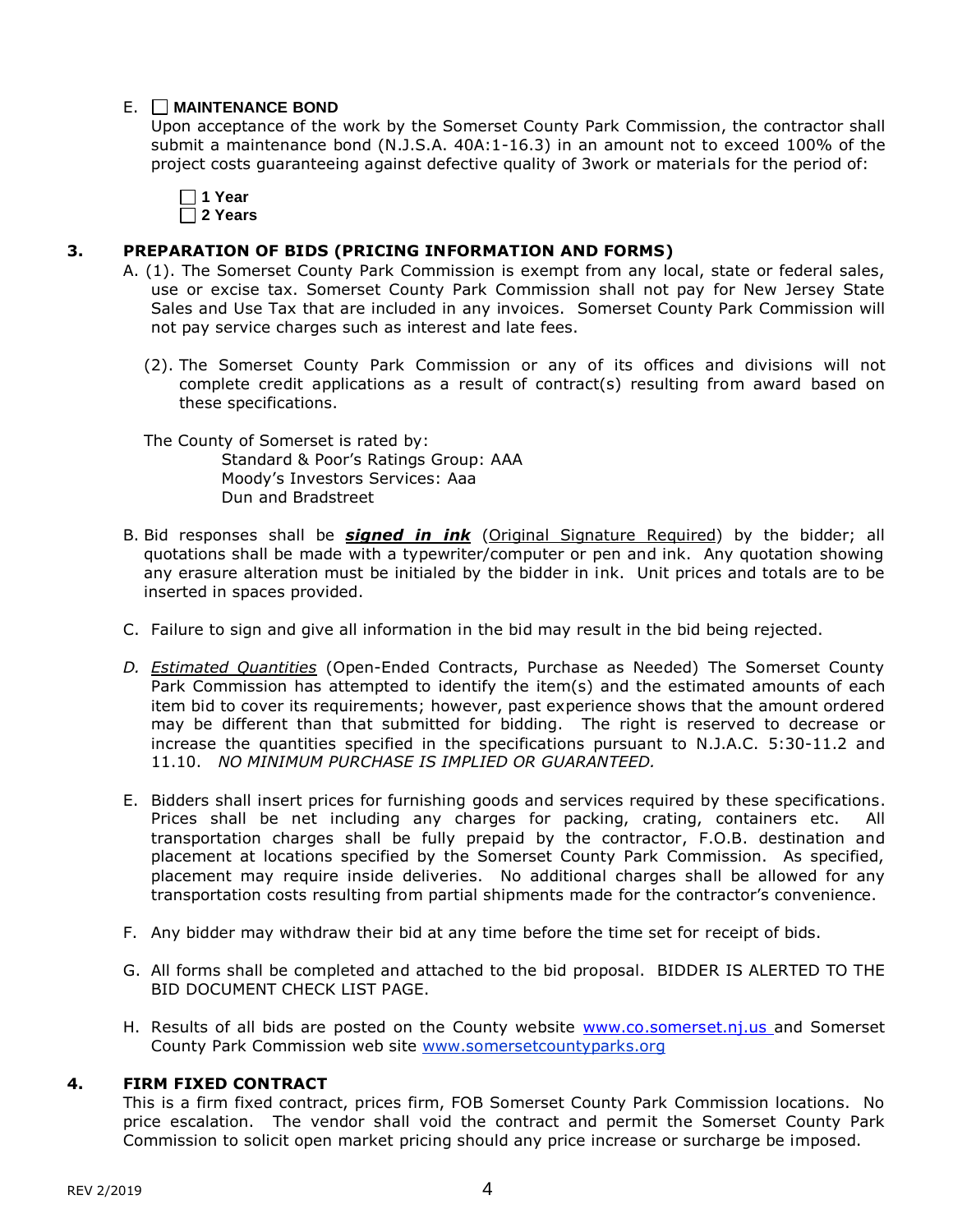#### **5. INTERPRETATIONS AND ADDENDA**

- A. The bidder understands and agrees that its bid is submitted on the basis of the specifications prepared by the Somerset County Park Commission. The bidder accepts the obligation to become familiar with these specifications.
- B. Bidders are expected to examine the specifications and related documents with care and observe all their requirements. Ambiguities, errors or omissions noted by bidders should be promptly reported in writing to the Purchasing Agent. In the event the bidder fails to notify the Somerset County Park Commission of such ambiguities, errors or omissions, the bidder shall be bound by the bid.
- C. No oral interpretation of the meaning of the specifications will be made to any bidder. Every request for an interpretation shall be in writing, *addressed to the Purchasing Agent, referencing the Contract Name and Contract Number in the subject line,* at [PurchasingDiv@co.somerset.nj.us.](mailto:PurchasingDiv@co.somerset.nj.us) In order to be given consideration, written requests for interpretation and or clarification must be received at last three (3) business days prior to the date fixed for the opening of the bids.
- D. All interpretations, clarifications and any supplemental instructions will be in the form of written addenda to the specifications, and will be distributed to all prospective bidders. All addenda so issued shall become part of the specification and bid documents, and shall be acknowledged by the bidder by completing the Acknowledgement of Receipt of Addenda form. The Somerset County Park Commission's interpretations or corrections thereof shall be final.

Pursuant to N.J.S.A.  $40A:11-23(c)(1)$  when issuing addenda, the owner shall provide required notice prior to official receipt of bids to any person who has submitted a bid or who has received a bid package. They will be sent via electronic transmissions to those known recipients of the bid specifications.

- E. Discrepancies in Bids
	- **1.** If the amount shown in words and its equivalent figures do not agree, the written words shall be binding. Ditto marks are not considered writing or printing and shall not be used.
	- **2.** In the event that there is a discrepancy between the unit prices and the extended totals, the unit prices shall prevail. In the event there is an error of the summation of the extended totals, the computation by the Somerset County Park Commission of the extended totals shall govern.

#### **6. BRAND NAMES, STANDARDS OF QUALITY AND PERFORMANCE**

- A. Brand names and or descriptions used in this bid are to acquaint bidders with the type of commodity desired and will be used as a standard by which alternate or competitive materials offered will be judged. Competitive items must be equal to the standard described and be of the same quality of work.
- B. Variations between the goods and services described and the goods and services offered are to be fully identified and explained by the bidder on a separate sheet and submitted with the bid proposal form. Vendor's literature *will not* suffice in explaining exceptions to these specifications. In the absence of any exceptions by the bidder, it will be presumed and required that materials as described in the proposal be delivered.
- C. It is the responsibility of the bidder to demonstrate the equivalency of goods and services offered. The Somerset County Park Commission reserves the right to evaluate equivalency of a product which, in its deliberations, meets its requirements.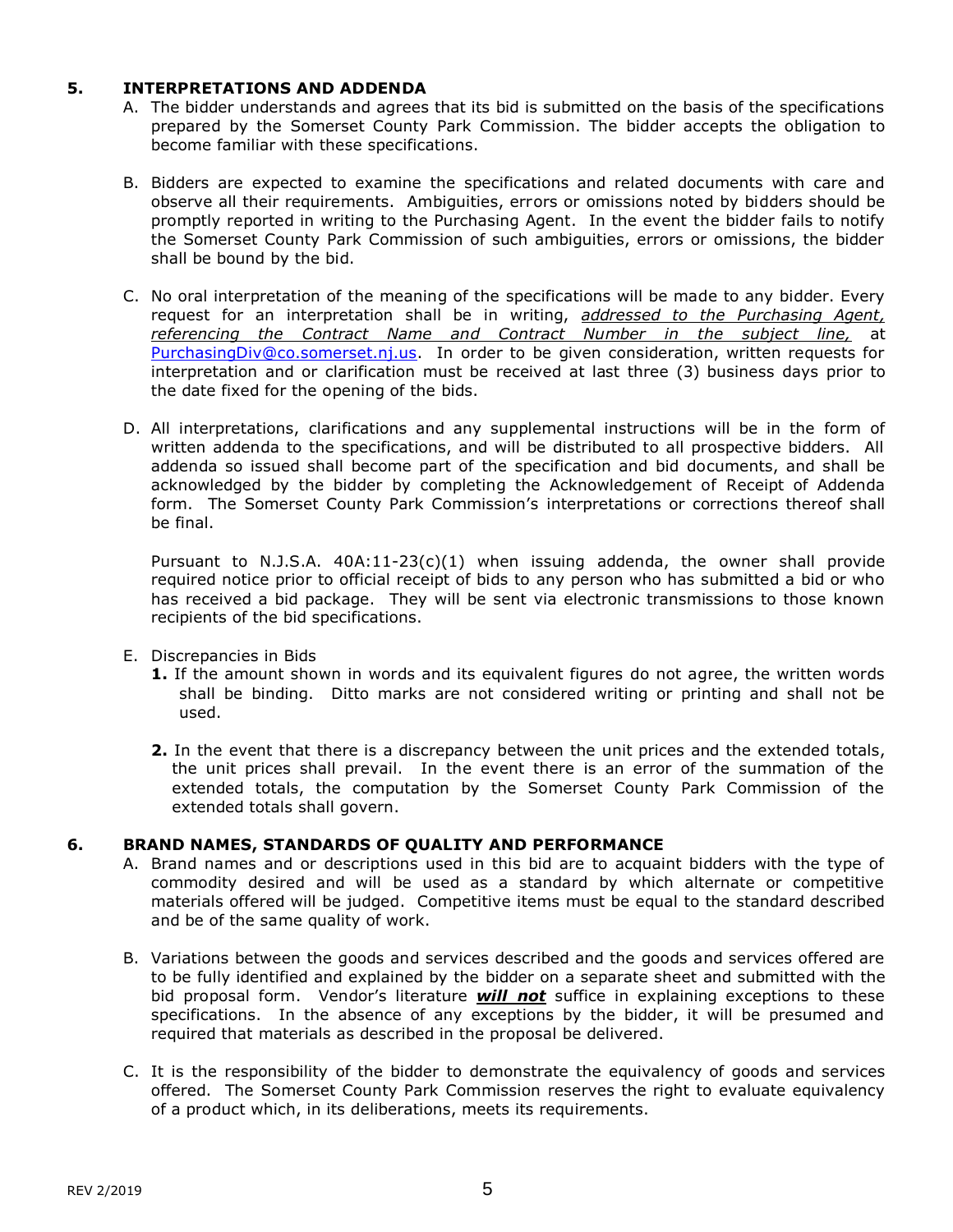- D. In submitting its bid, the bidder certifies that the goods or services to be furnished will not infringe upon any valid patent or trademark and that the successful bidder shall, at its own expense, defend any and all actions or suits charging such infringement, and will save the Somerset County Park Commission harmless from any damages resulting from such infringement.
- E. Only manufactured and farm products of the United States, wherever available, shall be used pursuant to N.J.S.A. 40A:11-18.
- F. Wherever practical and economical to the Somerset County Park Commission, it is desired that recycled or recyclable products be provided. Please indicate when recycled products are being offered.
- G. The contractor shall guarantee any or all goods and services supplied under these specifications. Defective or inferior goods shall be replaced at the expense of the contractor. The contractor will be responsible for return freight or restocking charges.

#### **7. METHOD OF CONTRACT AWARD**

- A. The Somerset County Park Commission reserves the right to accept or reject any or all bids, to waive identified irregularities and technicalities, and to award in whole or in part to the lowest responsible bidder, if it is in the best interest of the Somerset County Park Commission to do so. Without limiting the generality of the foregoing, any bid which is incomplete, obscure, or irregular may be rejected, any bid having erasures or corrections in the price sheet may be rejected; any bid in which unit prices are omitted, or in which unit/total prices are unbalanced, may be rejected; any bid accompanied by any insufficient or irregular certified check, cashier's check or bid bond may be rejected.
- B. The Somerset County Park Commission further reserves the right to award each item separately to the lowest responsible bidder meeting specifications or to make an award based on the total bid to the bidder whose total sum is the low bid meeting the specifications, whichever in the awarding authorities' opinion is in the best interest of the Somerset County Park Commission. Without limiting the generality of the foregoing, the Somerset County Park Commission reserves the right to award a contract based on either option that may be described in the bid proposal or based on any combination thereof.
- C. The Somerset County Park Commission may also elect to award the contract on the basis of unit prices.
- D. The Somerset County Park Commission reserves the right to award equal or tie bids at their discretion to any one of the tie bidders.
- E. Should the bidder, to whom the contract is awarded, fail to enter into a contract, the Somerset County Park Commission may then, at its option, accept the bid of the next lowest responsible bidder.
- F. The effective period of this contract will be two years unless otherwise noted in the specifications. Continuation of the terms of this contract beyond the fiscal year is contingent on availability of funds in the following year's budget. In the event of unavailability of such funds, the Somerset County Park Commission reserves the right to cancel this contract.
- G. The form of contract shall be submitted by the Somerset County Park Commission to the successful bidder. Terms of the specifications/bid package prevail. Bidder exceptions must be formally accepted by the Somerset County Park Commission; material exceptions shall not be approved.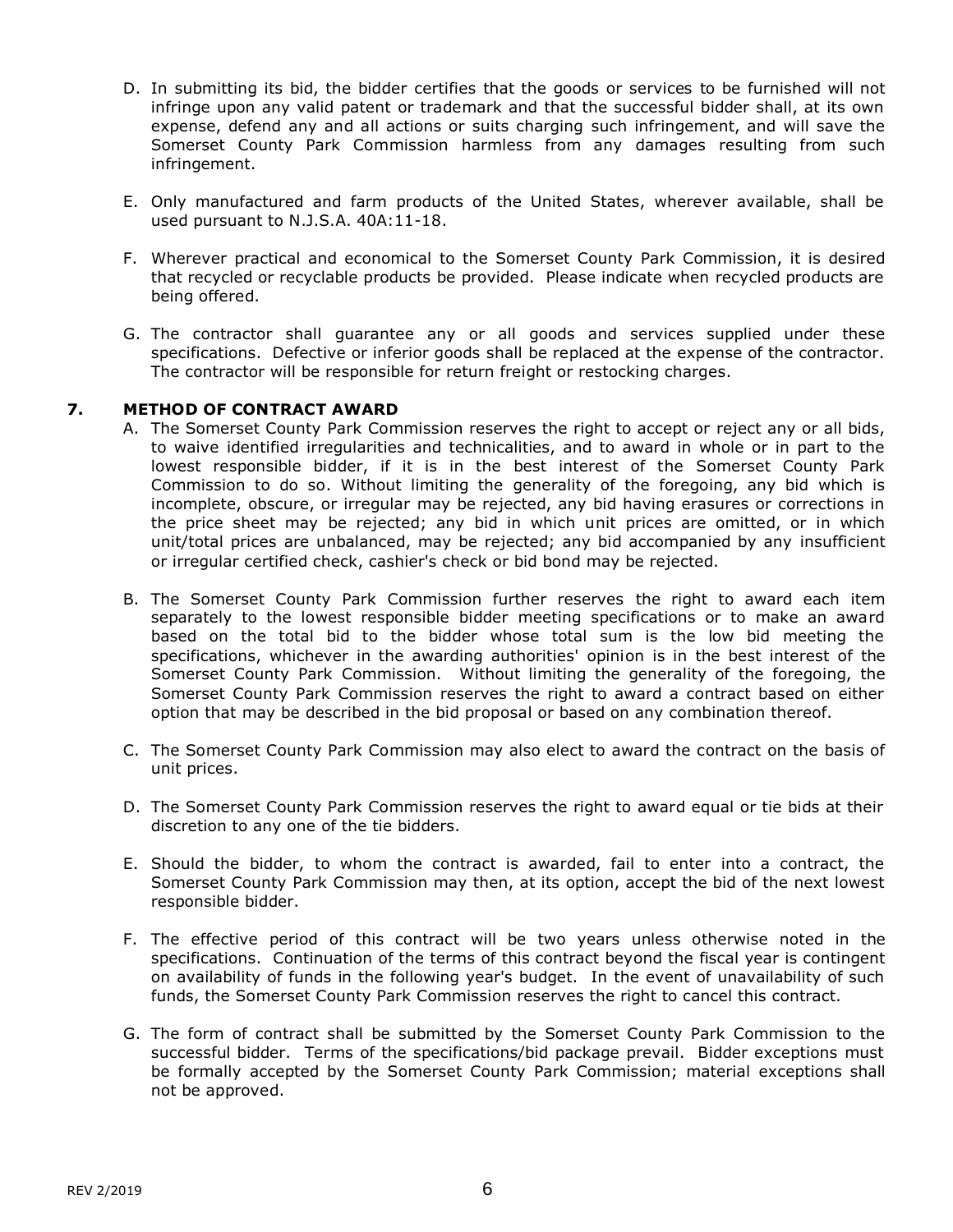H. Government entities are not private business/consumer clients; therefore, separate company agreements are not honored. Terms of the specifications/bid package prevail unless otherwise noted by the vendor as exceptions.

# **8. CAUSES FOR REJECTIONING BIDS**

Bids may be rejected for any of the following reasons: A. All bids pursuant to N.J.S.A. 40A:11-13.2;

- B. If more than one bid is received from an individual, firm or partnership, corporation or association under the same name;
- C. Multiple bids from an agent representing competing bidders;
- D. The bid is inappropriately unbalanced;
- E. If the successful bidder fails to enter into a contract within 21 days, Sundays and holidays excepted, or as otherwise agreed upon by the parties to the contract. In this case at its option, the Somerset County Park Commission may accept the bid of the next lowest responsible bidder. (N.J.S.A. 40A:11-24b)

# **9. NEW JERSEY PREVAILING WAGE ACT (When Applicable) N.J.S.A. 34:11-56.25 et seq.**

Pursuant to N.J.S.A. 34:11-56.25 et seq., contractors on projects for public work shall adhere to all requirements of the New Jersey Prevailing Wage Act. The contractor shall be required to submit a certified payroll record to the owner within ten (10) days of the payment of the wages. The contractor is also responsible for obtaining and submitting all subcontractors' certified payroll records within the aforementioned time period. The contractor shall submit said certified payrolls in the form set forth in  $N.J.A.C.$  12:60-6.1(c). It is the contractor's responsibility to obtain any additional copies of the certified payroll form to be submitted by contacting the New Jersey Department of Labor and Workforce Development, Division of Workplace Standards. Additional information is available at

[http://lwd.dol.state.nj.us/labor/wagehour/wagerate/wage\\_rates.html.](http://lwd.dol.state.nj.us/labor/wagehour/wagerate/wage_rates.html)

#### **10. THE PUBLIC WORKS CONTRACTOR REGISTRATION ACT - N.J.S.A. 34:11-56.48 et seq.**

N.J.S.A. 34:11-56.48 et seq. requires that a general or prime contractor and any listed subcontractors named in the contractor's bid proposal shall possess a certificate at the time the bid proposal is submitted. After bid proposals are received and prior to award of contract, the successful contractor shall submit a copy of the contractor's certification along with those of all listed subcontractors. All non-listed subcontractors and lower tier sub-subcontractors shall be registered prior to starting work on the project. It is the general contractor's responsibility that all non-listed sub-contractors at any tier have their certificate prior to starting work on the job.

Under the law a "contractor" is "a person, partnership, association, joint stock company, trust, corporation or other legal business entity or successor thereof who enters into a contract" which is subject to the provisions of the New Jersey Prevailing Wage Act (N.J.S.A. 34: 11-56.25, et seq.) It applies to contractors based in New Jersey or in another state.

The law defines "public works projects" as contracts for "public work" as defined in the Prevailing Wage statue (N.J.S.A. 34:11-56.25(5)). The term means:

• "Construction, reconstruction, demolition, alteration, or repair work, or maintenance work, including painting and decorating, done under contract and paid for in whole or in part out of the funds of a public body, except work performed under a rehabilitation program.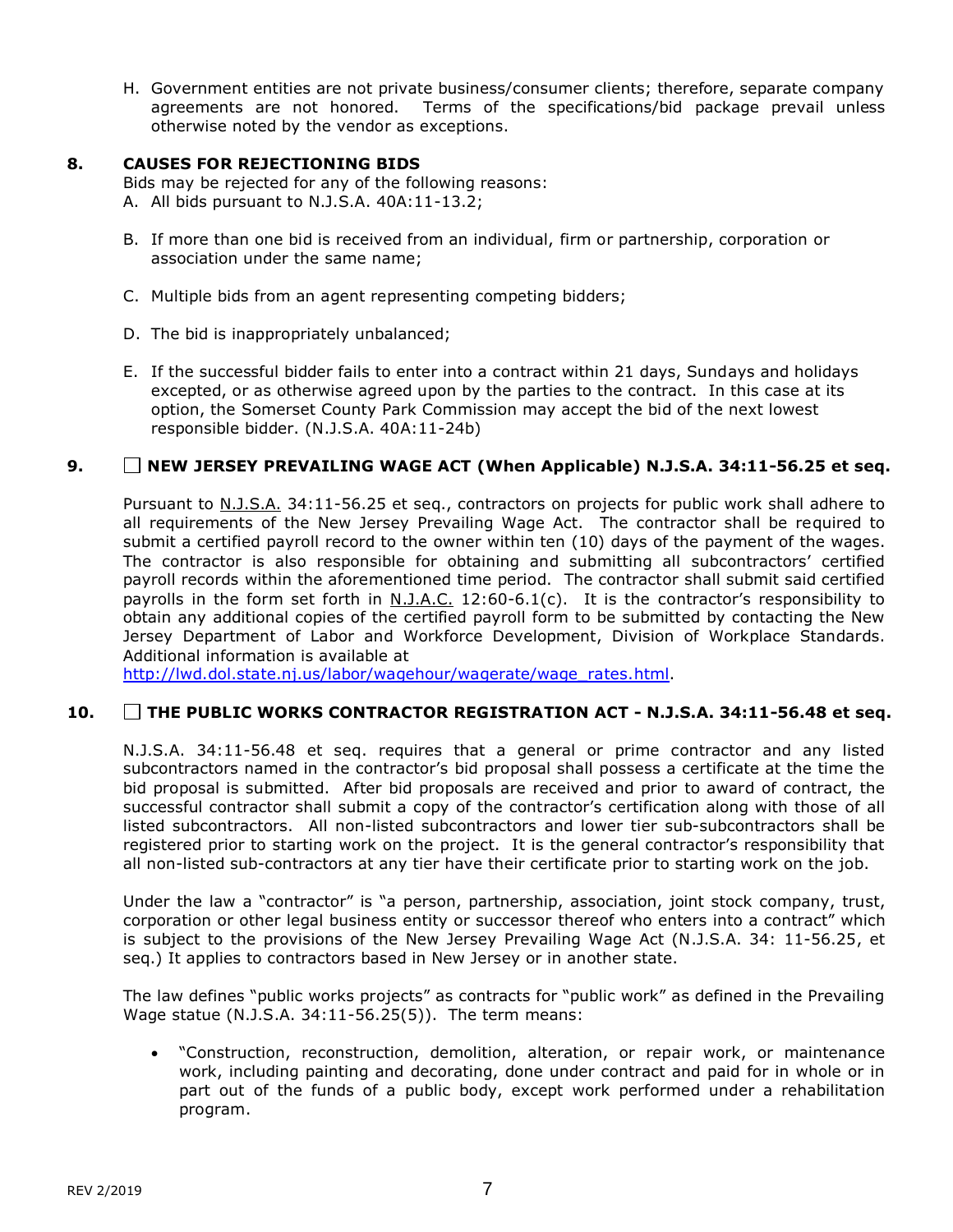- "Public work" shall also mean construction, reconstruction, demolition, alteration, or repair work, done on any property or premises, whether or not the work is paid for from public funds…"
- "Maintenance work" means the repair of existing facilities when the size, type or extent of such facilities is not thereby changed or increased. While "maintenance" includes painting and decorating and is covered under the law, it does not include work such as routine landscape maintenance or janitorial services.

To register, a contractor must provide the State Department of Labor and Workforce Development with a full and accurately completed application form. The form is available online at [https://www.nj.gov/labor/wagehour/regperm/pw\\_cont\\_reg.html](https://www.nj.gov/labor/wagehour/regperm/pw_cont_reg.html).

N.J.S.A. 34:11-56.55 specifically prohibits accepting applications for registration as a substitute for a certificate or registration.

*Effective May 1, 2019* a [Supplement](https://www.nj.gov/labor/forms_pdfs/lsse/LSSE2appsupp.pdf?exit=Send+Supplement) to the PWCR application must be completed for all new and renewal applications. The Supplement pertains specifically to participation in a registered apprenticeship program and possession of all licenses, registrations or certificates required by State law.

#### **11. NON-COLLUSION AFFIDAVIT - N.J.S.A. 52:34-15**

The Non-Collusion Affidavit, which is part of these specifications, shall be properly executed and submitted intact with the proposal.

#### **12. NEW JERSEY ANTI-DISCRIMINATION – N.J.S.A. 10:2-1**

There shall be no discrimination against any employee engaged in the work required to produce the goods and services covered by any contract resulting from this bid, or against any applicant to such employment because of race, religion, sex, national origin, creed, color, ancestry, age, marital status, affectional or sexual orientation, familial status, liability for service in the Armed Forces of the United States, or nationality. This provision shall include, but not be limited to the following: employment upgrading, demotion, transfer, recruitment or recruitment advertising, layoff or termination, rates of pay or other forms of compensation, and selection for training, including apprenticeship. The contractor shall insert a similar provision in all subcontracts for services to be covered by any contract resulting from this bid.

### **13. MANDATORY EEO/AFFIRMATIVE ACTION EVIDENCE – N.J.S.A. 10:5-31 et seq. and N.J.A.C. 17-27 et seq.**

No firm may be issued a contract unless it complies with the affirmative action provisions of N.J.S.A. 10:5-31 et seq. and N.J.A.C. 17:27-1 et seq. as administered by the Division of Purchase & Property Contract Compliance and Audit Unit (Division) and provided below. The contract will include the language included as attachment A in this specification.

- 1. Goods, Professional Services and Service Contracts Each contractor shall submit to the public agency, after notification of award but prior to execution of a goods and services contract, one of the following three documents:
	- i. A Letter of Federal Approval indicating that the vendor is under an existing federally approved or sanctioned affirmative action program. A copy of the letter must be provided by the vendor to the Public Agency and Division. This approval letter is valid for one year from the date of issuance.
	- ii. A Certificate of Employee Information Report (hereafter "Certificate"), issued in accordance with N.J.A.C. 17:27 et seq. The vendor must provide a copy of the Certificate to the Public Agency as evidence of its compliance with the regulations. The Certificate represents the review and approval of the vendor's Employee Information Report, Form AA-302 by the Division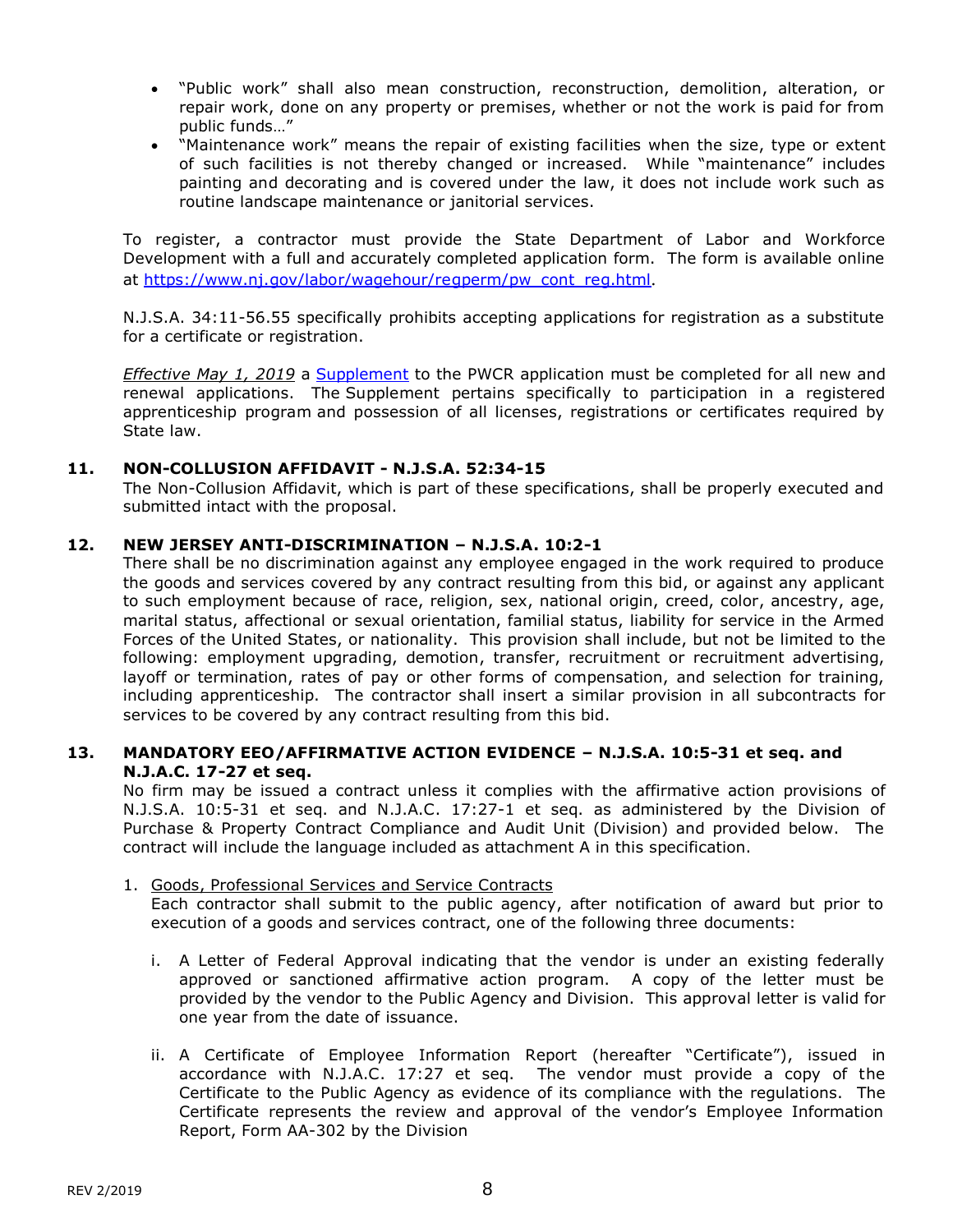- iii. The successful bidder shall complete an Initial Employee Report, Form AA-302 and submit it to the Division with a check or money order for \$150.00 made payable to "Treasurer, State of New Jersey" [www.state.nj.us/treasury/contract\\_compliance](http://www.state.nj.us/treasury/contract_compliance)
- 2. Construction Contracts

All successful contractors shall complete and submit an Initial Project Manning Report (AA201-available on-line at [www.state.nj.us/treasury/contract\\_compliance](http://www.state.nj.us/treasury/contract_compliance) upon notification of award. Proper completion and submission of this Report shall constitute evidence of the contractor's compliance with the regulations. Failure to submit this form may result in the contract being terminated. The contractor also agrees to submit a copy of the Monthly Project Workforce Report, Form AA-202 once a month thereafter for the duration of the contract to the Department of LWD and to the Public Agency.

# **14. AMERICANS WITH DISABILITIES ACT OF 1990 - 42 U.S.C. S121 01 et seq.**

Discrimination on the basis of disability in contracting for the purchase of goods and services is prohibited. Bidders are required to read Americans with Disabilities language that is included in this specification and agree that the provisions of Title II of the Act are made a part of the contract. The contractor is obligated to comply with the Act and to hold the Somerset County Park Commission harmless for any violations committed under the contract.

#### **15. WORKER AND COMMUNITY RIGHT TO KNOW ACT - N.J.S.A. 34:5A-1 et seq.**

The manufacturer or supplier of chemical substances or mixtures shall label them in accordance with the N.J. Worker and Community Right to Know Law (N.J.S.A. 34: 5A-1 et seq., and N.J.A.C 5:89-5 et seq.).

All direct use containers shall bear a label indicating the chemical name(s) and Chemical Abstracts Service number(s) of all hazardous substances in the container, and all other substances which are among the five most predominant substances in the container, or their trade secret registry number(s). (N.J.A.C. 8:59-5) or adhere to the requirements of The Globally Harmonized System of Classification and Labeling of Chemicals (GHS) and the U.S. Occupational Safety and Health Administration (OSHA) Hazard Communication Standard (HCS) as outlined in the Federal Register / Vol. 77, No. 58 / Monday, March 26, 2012 / Rules and Regulations as adopted in final rule by DEPARTMENT OF LABOR, Occupational Safety and Health Administration, 29 CFR Parts 1910, 1915, and 1926, [Docket No. OSHA–H022K–2006–0062, (formerly Docket No. H022K)], RIN 1218–AC20, Hazard Communication. Further, all applicable documentation must be furnished.

#### **16. OWNERSHIP DISCLOSURE- N.J.S.A. 52:25-24.2 (P.L. 1977 c.33)**

N.J.S.A. 52:25-24.2 provides that no business organization, regardless of form of ownership, shall be awarded any contract for the performance of any work or the furnishing of any goods and services, unless, **prior to the receipt of the bid or accompanying the bid** of said business organization, bidders shall submit a statement setting forth the names and addresses of all persons and entities that own ten percent or more of its stock or interest of any type at all levels of ownership. The disclosure shall be continued until names and addresses of every noncorporate stockholder, and individual partner, and member exceeding the ten percent ownership, has been listed.

The included State of Ownership shall be completed and attached to the bid proposal. This requirement applies to all forms of business organizations, including, but not limited to, corporations and partnerships, publicly-owned corporations, limited partnerships, limited liability corporations, limited liability partnerships, sole proprietorship, and Subchapter S corporations. *Failure to submit a disclosure document shall result in rejection of the bid as it cannot be remedied after bids have been opened.*

Not-for-profit entities should fill in their name, check the not-for-profit box, and certify the form. No other information is necessary.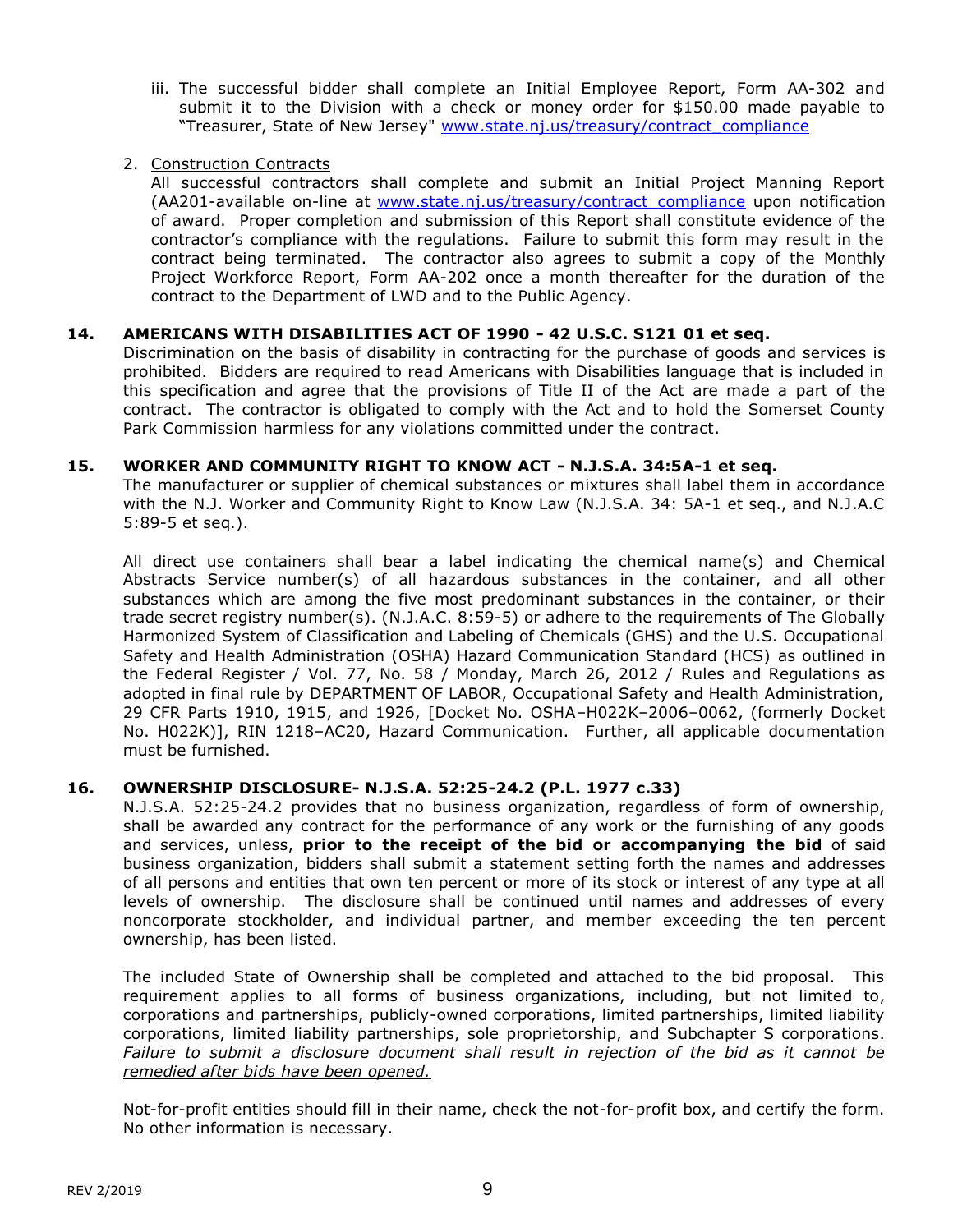# **17. INSURANCE AND INDEMNIFICATION**

The successful bidder shall provide and maintain insurance coverage to protect against all claims under Workers Compensation, General Liability and Automobile and shall be subject to approval for adequacy of protection and certificates of such insurance shall be provided with the owner named as additional insured.

### **A. Insurance Requirements**

#### **Worker's Compensation and Employer's Liability Insurance**

This insurance shall be maintained in full force during the life of this contract by the bidder covering all employees engaged in performance of this contract pursuant to N.J.S.A. 34:15- 12(a) and N.J.A.C. 12:35-1.6. Minimum Employer's Liability \$1,000,000.00

#### **General Liability Insurance**

This insurance shall have limits of not less than \$3,000,000.00 any one person and \$3,000,000.00 any one accident for bodily injury and \$3,000,000.00 aggregate for property damage, and shall be maintained in force during the life of the contract.

#### **Automobile Liability Insurance**

This insurance covering bidder for claims arising from owned, hired and non-owned vehicles with limits of not less than \$3,000,000.00 any one person and \$3,000,000.00 any one accident for bodily injury and \$3,000,000.00 each accident for property damage, shall be maintained in full force during the life of this contract by the bidder.

#### **B. Certificates of the Required Insurance**

Certificates of Insurance for those policies required above shall be submitted with the contract. Such coverage shall be with acceptable insurance companies operating on an admitted basis in the State of New Jersey and shall name the OWNER as an additional insured.

Self-insured contractors shall submit an affidavit attesting to their self-insured coverage and shall name the OWNER as an additional insured.

#### **C. Indemnification**

The Contractor agrees to indemnify and save harmless the Somerset County Park Commission, its officers, agents and employees, from all claims, suits or actions, and damages or costs of every name and description to which the owner may be subjected or put by reason of injury to the person or property of another, or the property of the owner, resulting from:

- a) negligent acts or missions on the part of the contractor, the contractor's agents, servants or subcontractors in the delivery of goods and services, or in the performance of the work under the contract; and,
- b) the use of any copyrighted or copyrighted composition, valid trademark, secret process, patented or unpatented invention or article furnished or used in the performance of this contract.

Somerset County Parks Commission will not accept Mutual Limitation of Liability terms.

# **18. PAYMENT**

Payment will be made after a properly executed Somerset County Park Commission voucher has been received and formally approved on the voucher list by the Somerset County Park Commission at its subsequent regular meeting. The voucher will be certified correct by the department/division head who received the goods or services.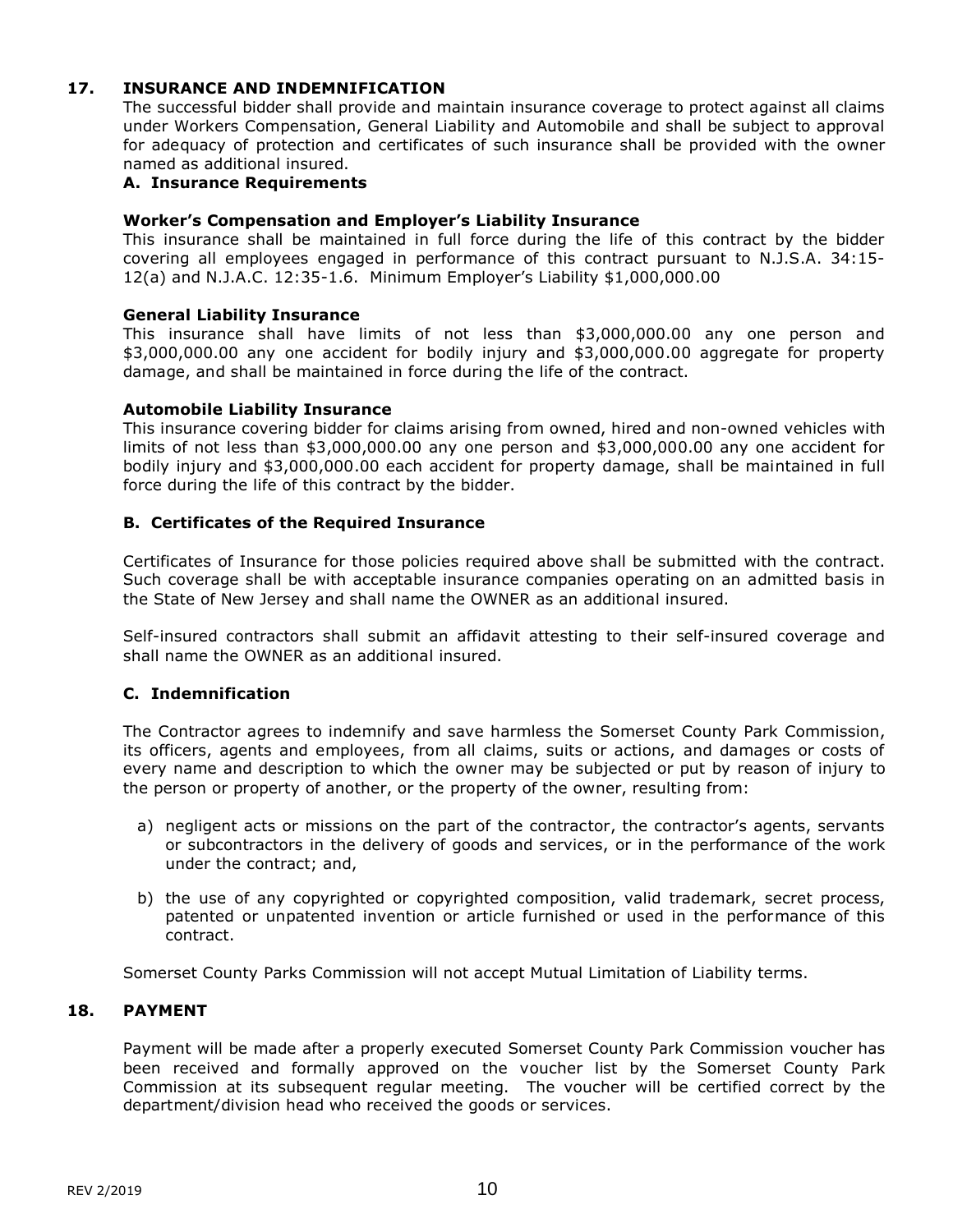### **19. NON-PAYMENT OF PENALTIES AND INTEREST ON OVERDUE BILLS**

Public funds may be used to pay only for goods delivered or services rendered. Somerset County Parks Commission will not pay penalties and/or interest on overdue bills. No employee is authorized to sign a letter of credit or any other document that represents a legal commitment on the part of the County to pay additional fees.

# **20. PROMPT PAYMENT – GOODS & SERVICES – P.L. 2019, C.127 (LFN 2019-02 1/23/19)**

P.L. 2018, c. 127 establishes a prompt payment requirement that applies to goods and services contracts a contracting unit awards to a "business concern" under the Local Public Contracts Law (LPCL). The law applies to all goods and services contracts awarded on or after February 1, 2019 (the law's effective date) regardless of dollar amount and any contracts requiring either a single payment or multiple payments. The law does not change the prompt payment requirements for improvements to real property and structures as set forth in N.J.S.A. 2A:30A-1 et seq. and described in LFN 2006-21. The law defines "Business Concern" as any person engaged in a trade or business, including a private nonprofit entity operating as an independent contractor, providing goods and services directly to a contracting unit or to a designated third party and operating pursuant to a contract with a contracting unit which requires either a single payment or multiple payments, but shall not include a "public utility" as defined in N.J.S.A. 48:2.13.

# **21. TERMINATION OF CONTRACT**

- A. If, through any cause, the contractor shall fail to fulfill in a timely manner obligations under the contract or if the contractor shall violate any of the requirements of the contract, the Somerset County Park Commission shall there upon have the right to terminate the contract by giving written notice to the contractor of such termination and specifying the effective date of termination. Such termination shall relieve the Somerset County Park Commission of any obligation for balances to the contractor of any sum or sums set forth in the contract. Somerset County Park Commission will pay for goods and services accepted prior to termination.
- B. Notwithstanding the above, the contractor shall not be relieved of liability to the Somerset County Park Commission for damages sustained by the Somerset County Park Commission by virtue of any breach of the contract by the contractor and the Somerset County Park Commission may withhold any payments to the contractor for the purpose of compensation until such time as the exact amount of the damage due the Somerset County Park Commission from the contractor is determined.
- C. The contractor agrees to indemnify and hold the Somerset County Park Commission harmless from any liability to subcontractors/suppliers concerning payment for work performed or goods supplied arising out of the lawful termination of the contract by the Somerset County Park Commission under this provision.
- D. In case of default by the contractor, the Somerset County Park Commission may procure the goods and services from other sources and hold the contractor responsible for any excess cost.
- E. Continuation of the terms of the contract beyond the fiscal year is contingent on availability of funds in the following year's budget. In the event of unavailability of such funds, the Somerset County Park Commission reserves the right to cancel the contract.
- F. It is understood by all parties that if, during the life of the contract, the contractor disposes of his/her business concern by acquisition, novation, merger, sale and/or transfer or by any means convey his/her interest(s) to another party, all obligations are transferred to the new party. In this event, the new owner(s) will be required to submit all documentation/legal instruments that were required in the original bid/contract. Any changes shall be approved by the Somerset County Park Commission.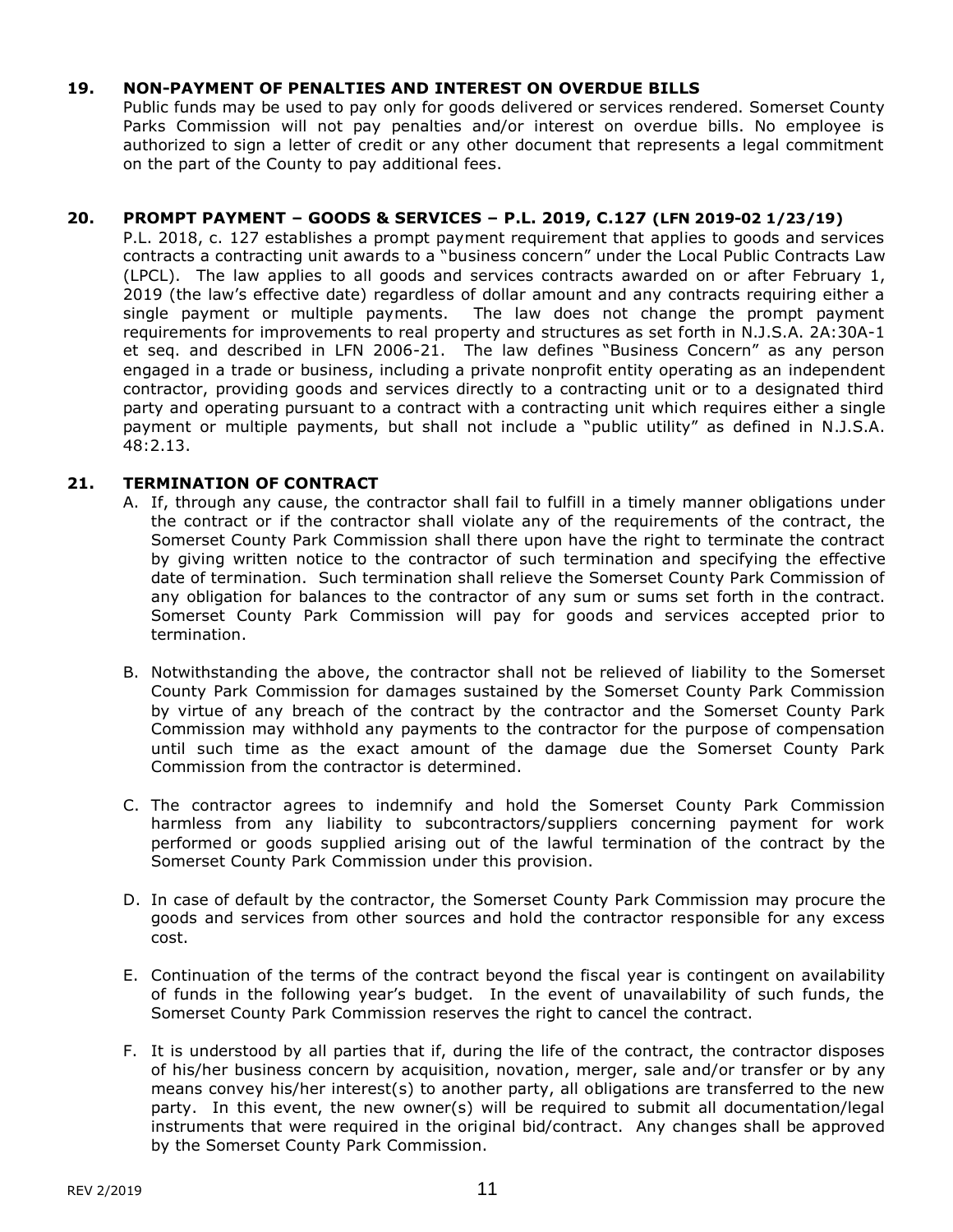- G. The contractor will not assign any interest in the contract and shall not transfer any interest in the same without the prior written consent of the Somerset County Park Commission.
- H. The Somerset County Park Commission may terminate the contract for convenience by providing sixty (60) calendar days advanced notice to the contractor.
- I. The contractor shall maintain all documentation related to products, transactions or services under this contract for a period of five years from the date of final payment. Such records shall be available to the New Jersey Office of the State Comptroller upon request.
- J. For contracts that exceed one year, each fiscal year payment obligation of the Somerset County Park Commission is conditioned upon the availability of Somerset County Park Commission funds appropriated or allocated for the payment of such an obligation. If funds are not allocated and available for the continuance of any services performed by the bidder awarded the contract (contractor) hereunder, whether in whole or in part, the Somerset County Park Commission at the end of any particular fiscal year may terminate such services. The Somerset County Park Commission will notify the contractor in writing immediately of any services that will be affected by a shortage of appropriated funds. This provision shall not be construed so as to permit the Somerset County Park Commission to terminate the contract during the term, or any service hereunder, merely in order to acquire identical services from another contractor.
- K. Neither party shall be responsible for any resulting loss or obligation to fulfill duties as specified in any of the terms or provisions of a contract if the fulfillment of any term or provision of the contract is delayed or prevented by any revolutions, insurrections, riots, wars, acts of enemies, national emergencies, strikes, floods, fires, acts of God, or by any cause not within the control of the party whose performance is interfered with which by the exercise of reasonable diligence such party is unable to prevent. Additionally, if the fulfillment of any of the terms and provisions of the contract is delayed or prevented by any court order, or action or injunction or other such agreement, the contract shall become voidable by the Somerset County Park Commission by notice to the parties.

#### **22. ACQUISITION, MERGE, SALE AND/OR TRANSFER OF BUSINESS, ETC.**

It is understood by all parties that if, during the life of the contract, the contractor disposes of his/her business concern by acquisition, merger, sale and/or transfer or by any means convey his/her interest(s) to another party, all obligations are transferred to that new party. In this event, the new owners(s) will be required to submit, when required, a performance bond in the amount of the open balance of the contract.

#### **23. ADDITIONS/DELETIONS OF SERVICE**

The Somerset County Park Commission reserves the right to add and/or delete services to this contract. Should a service requirement be deleted, payment to the Contractor will be reduced proportionally to the amount of service deleted in accordance with the bid price. Should additional services be required, payment to the Contractor will be increased proportionally to the amount of service added in accordance with the bid price.

- **24.** Vendor's literature and/or pricing sheets will not be accepted in lieu of completing the proposal blank(s) set forth in these specifications.
- **25.** Bidders shall not write in margins or alter the official content or requirements of the Somerset County Park Commission bid documents.

#### **26. SPECIFICATIONS**

Any prospective bidder who wishes to challenge a bid specification shall file such challenges in writing with the contracting agent no less than three (3) business days prior to the opening of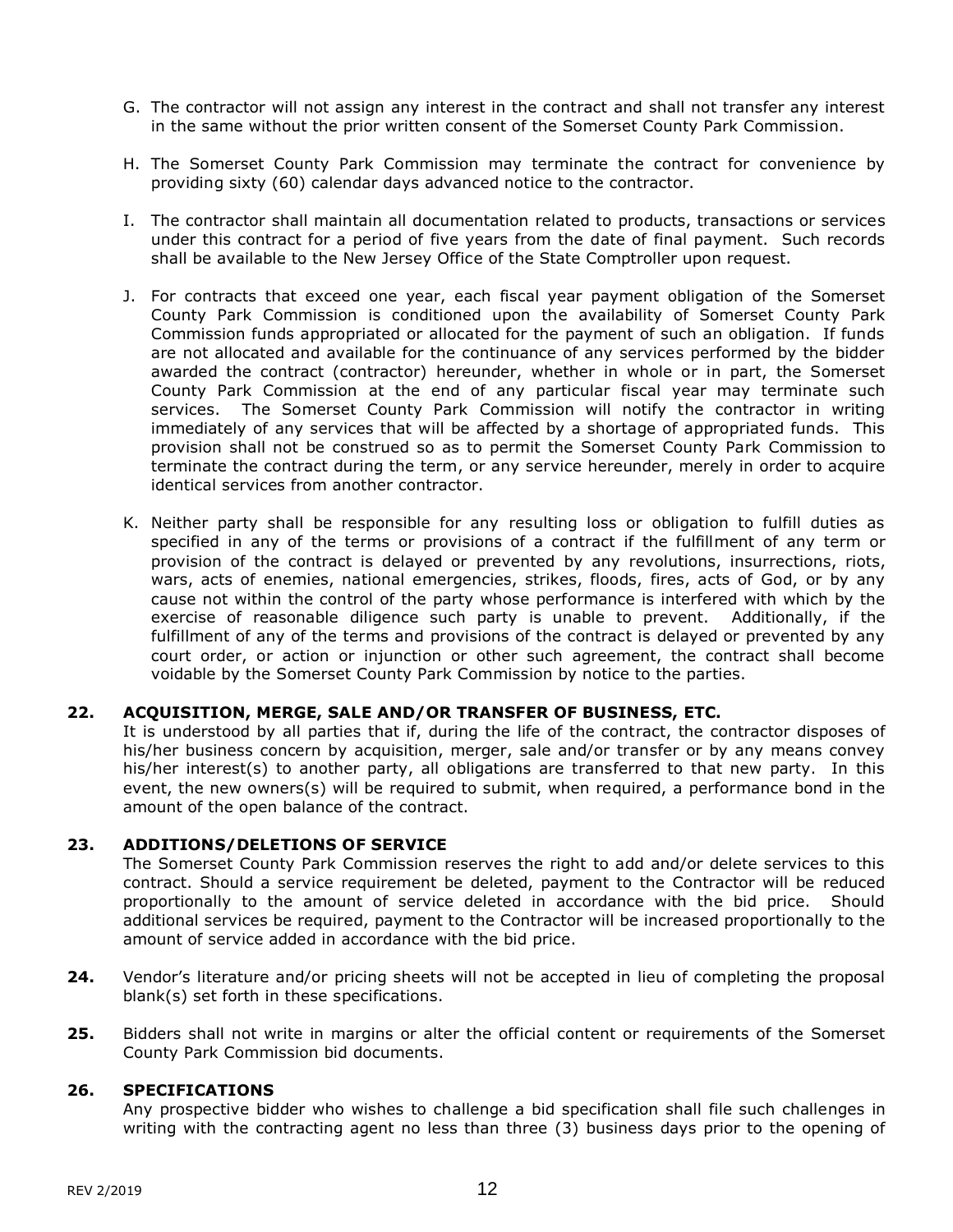the bids. Challenges filed after that time shall be considered void and having no impact on the contracting unit or the award of contract.

### **27. OWNERSHIP OF MATERIAL**

The owner shall retain all of its rights and interest in any and all documents and property both hard copy and digital furnished by the owner to the contractor for the purpose of assisting the contractor in the performance of this contract. All such items shall be returned immediately to the owner at the expiration or termination of the contract or completion of any related services, pursuant thereto, whichever comes first. None of the documents and/or property shall, without the written consent of the owner, be disclosed to others or used by the contractor or permitted by the contractor to be used by their parties at any time except in the performance of the resulting contract.

Ownership of all data, materials and documentation originated and prepared for the owner pursuant to this contract shall belong exclusively to the owner. All data, reports, computerized information, programs and materials related to this project shall be delivered to and become the property of the owner upon completion of the project. The contractor shall not have the right to use, sell, or disclose the total of the interim or final work products, or make available to third parties, without the prior written consent of the owner. All information supplied to the owner may be required to be supplied on CD-ROM media compatible with the owner's computer operating system, windows based, Microsoft Office Suite 2010.

#### **28. TRUTH IN CONTRACTING LAW**

- ➢ N.J.S.A. 2C:21-34, et seq. governs false claims and representation. It is a serious crime for the bidder to knowingly submit a false claim and/or knowingly make material misrepresentation.
- ➢ N.J.S.A. 2C:27-10 provides that a person commits a crime if said person offers a benefit to a public servant for an official act performed or to be performed by a public servant, which is a violation of official duty.
- $\triangleright$  N.J.S.A. 2C:27-11 provides that a bidder commits a crime if said person, directly or indirectly, confers or agrees to confer any benefit not allowed by law to a public servant.
- $\triangleright$  Bidder should consult the statutes or legal counsel for further information.

#### **29. PROOF OF N.J. BUSINESS REGISTRATION CERTIFICATE N.J.S.A. 52:32-44**

Pursuant to **N.J.S.A.** 52:32-44, Somerset County ("Contracting Agency") is prohibited from entering into a contract with an entity unless the bidder/proposer/contractor, and each subcontractor that is required by law to be named in a bid/proposal/contract has a valid Business Registration Certificate on file with the Division of Revenue and Enterprise Services within the Department of the Treasury.

Prior to contract award or authorization, the contractor shall provide the Contracting Agency with its proof of business registration and that of any named subcontractor(s).

Subcontractors named in a bid or proposal shall provide proof of business registration to the bidder, who in turn, shall provide it to the Contracting Agency prior to the time of contract, purchase order, or other contracting document is awarded or authorized.

During the course of contract performance:

- (1) The contractor shall not enter into a contract with a subcontractor unless the subcontractor first provides the contractor with a valid proof of business registration.
- (2) The contractor shall maintain and submit to the Contracting Agency a list of subcontractors and their addresses that may be updated from time to time.
- (3) The contractor and any subcontractor providing goods or performing services under the contract, and each of their affiliates, shall collect and remit to the Director of the Division of Taxation in the Department of Treasury, the use tax due pursuant to the Sales and Use Tax Act, (N.J.S.A. 54:32B-1 et seq.) on all sales of tangible personal property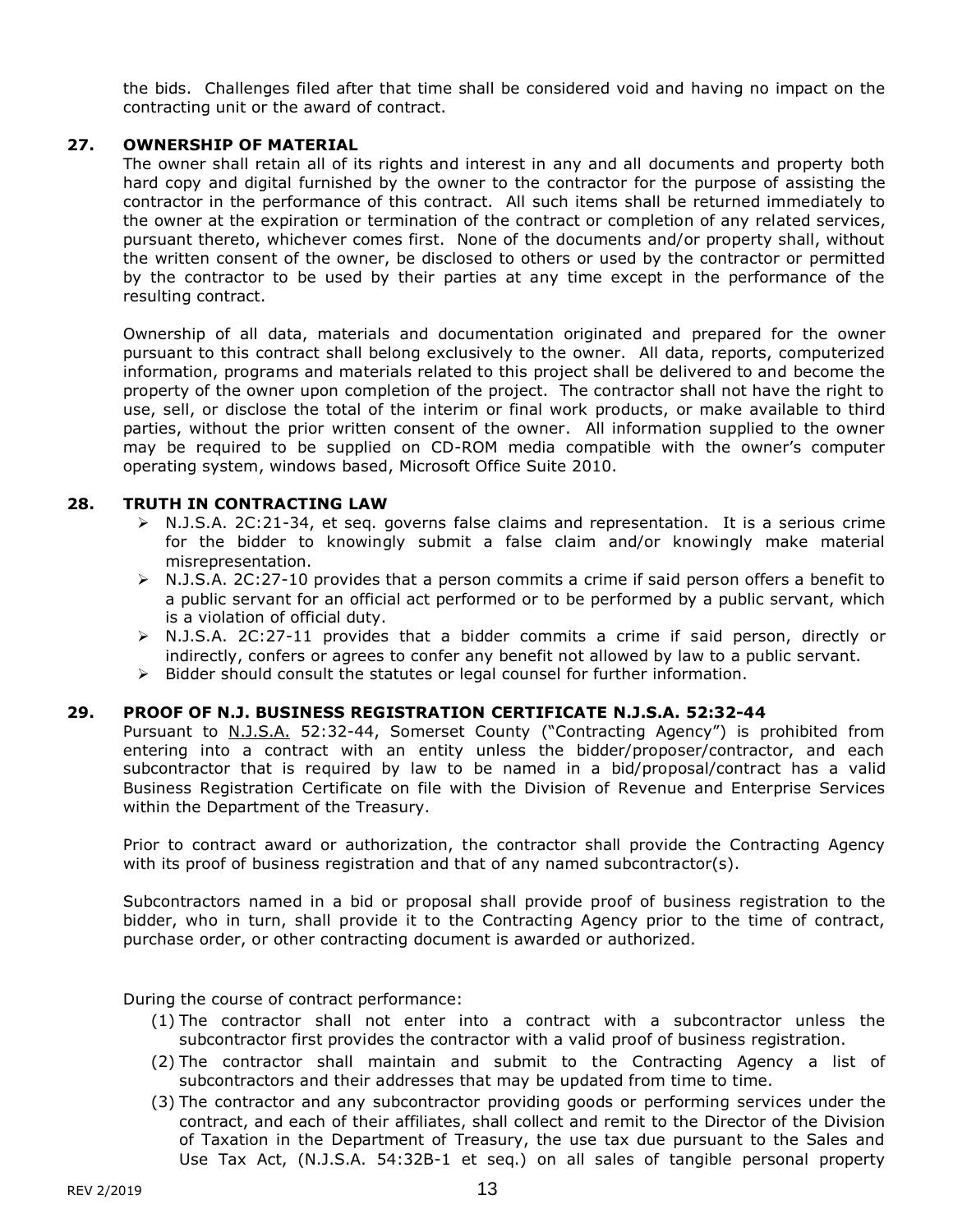delivered in the State. Any questions in this regard can be directed to the Division of Taxation at (609) 292-6400. Form NJ-REG can be filed online at [www.state.nj.us/treasury/revenue/busregcert.shtml.](http://www.state.nj.us/treasury/revenue/busregcert.shtml)

Before final payment is made under the contract, the contractor shall submit to the Contracting Agency a complete and accurate list of all subcontractors used and their addresses.

Pursuant to N.J.S.A. 54:49-4.1, a business organization that fails to provide a copy of a business registration as required, or that provides false business registration information, shall be liable for a penalty of \$25.00 for each day of violation, not to exceed \$50,000, for each proof of business registration not properly provided under a contract with a contracting agency.

#### Emergency Purchases or Contracts

For purchases of an emergent nature, the contractor shall provide its Business Registration Certificate within two weeks from the date of purchase or execution of the contract or prior to payment for goods or services, whichever is earlier.

#### **30. PAY TO PLAY– NOTICE OF DISCLOSURE REQUIREMENT**

Business entities are advised of their responsibility to file an annual disclosure statement of political contributions with the New Jersey Election Law Enforcement Commission (ELEC) pursuant to N.J.S.A. 19:44A-20.27 if they receive contracts in excess of \$50,000 from public entities in a calendar year. Business entities are responsible for determining if filing is necessary. Additional information on this requirement is available from ELEC at 888-313-3532 or at [www.elec.state.nj.us.](http://www.elec.state.nj.us/)

#### **31. W-9**

Successful bidder/respondent shall complete W-9 Form and submit to Purchasing prior to contract award. The form is available at the following link: [www.irs.gov/pub/irs-pdf/fw9.pdf](http://www.irs.gov/pub/irs-pdf/fw9.pdf)

**32. Health Insurance Portability and Accountability Act of 1996 - HIPAA (If Applicable)** Both parties agree to comply with all requirements of the Federal Health Insurance Portability and Accountability Act of 1996 ("HIPAA") as maybe amended from time to time, and the corresponding HIPAA regulations for the confidentiality and security of medical information.

The Contractor shall:

- Not use or disclose protected health information other than as permitted or required by law
- Use appropriate safeguards to protect the confidentiality of the information
- Report any use or disclosure not permitted

The contractor, by execution of the contract, shall thereby indemnify and hold the Somerset County Park Commission harmless from any and all liabilities, claims, actions, costs and penalties which may be incurred as the result of the failure of the contractor to comply with the requirements of the Health Insurance Portability and Accountability Act (HIPAA) or any other statute or case law protecting the privacy of persons using its services.

#### **33. PUBLIC EMERGENCY**

In the event of a Public Emergency declared at the Local, State or Federal Level, if the Somerset County Park Commission opts to extend terms and conditions of this bid, the contractor agrees to extend the terms and conditions of this bid, whether existing, expiring or expired no longer than six months, for goods and/or services for the duration of the emergency. In the event the original contractor cannot meet this requirement, the Somerset County Park Commission may solicit the goods and/or services from any bidder on this contract.

**34.** The owner and the Contractor each bind themselves and their successors, executors, administrators, heirs and assigns and legal representatives of the other party respecting all covenants and agreements and obligations of this contract.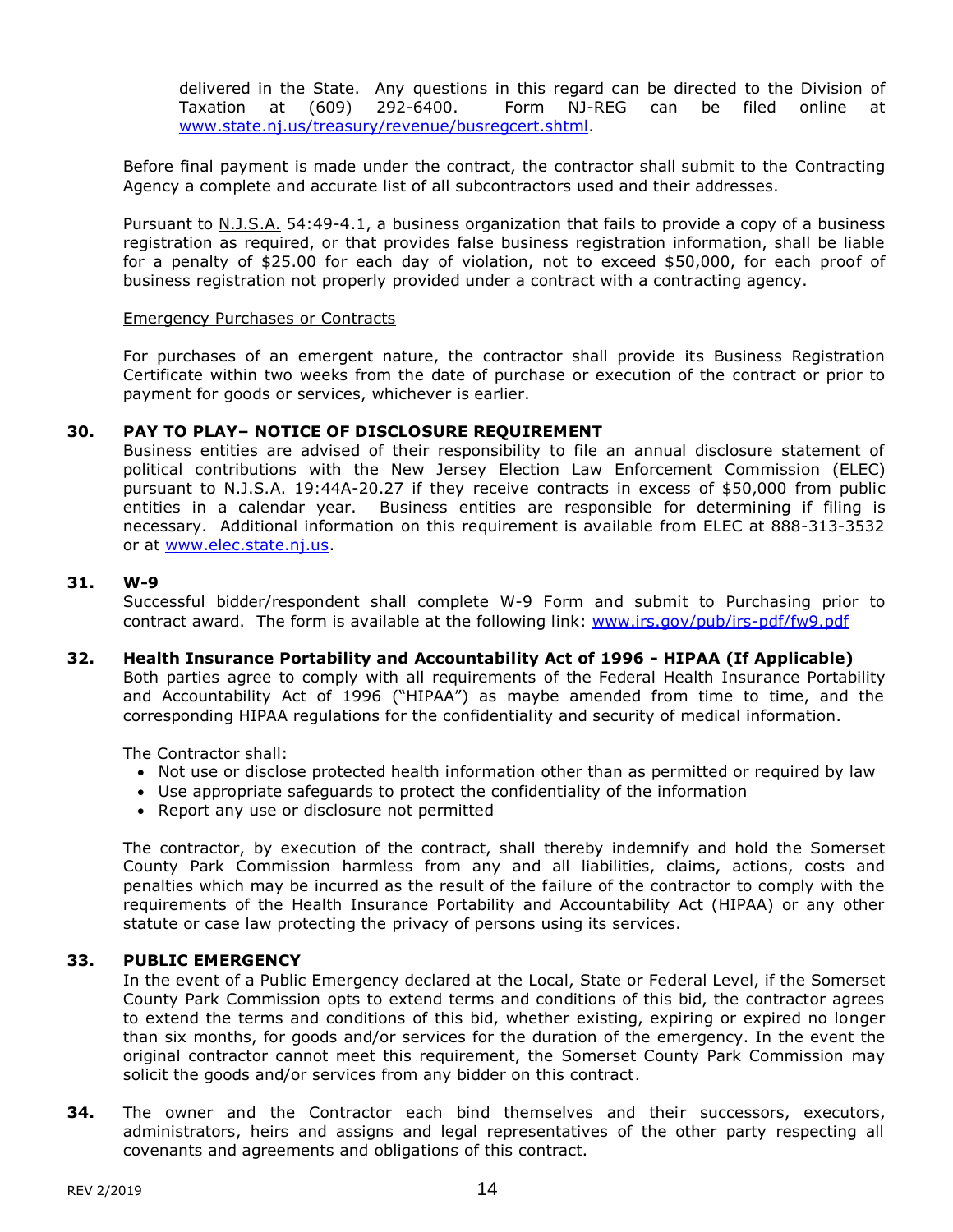**35.** The terms of this Agreement shall be construed and interpreted, and all respective rights and duties of the parties shall be governed by the laws of the State of New Jersey.

### **36. FORCE MAJEURE**

Neither party shall be responsible for any resulting loss or obligation to fulfill duties as specified in any of the terms or provisions of this Agreement if the fulfillment of any term or provision of this Agreement is delayed or prevented by any revolutions, insurrections, riots, wars, acts of enemies, national emergencies, strikes, floods, fires, acts of God, or by any cause not within the control of the party whose performance is interfered with which by the exercise of reasonable diligence such party is unable to prevent. Additionally, if the fulfillment of any of the terms and provisions of this Agreement is delayed or prevented by any court order, or action or injunction or other such agreement, this Agreement shall become voidable by the County of Somerset by notice to each party.

# **37. DISCLOSURE OF INVESTMENT ACTIVITIES IN IRAN**

N.J.S.A. 52:3255 prohibits State and Local public contracts with persons or entities engaging in certain investment activities in energy or finance sectors of Iran. Bidders must indicate if they comply with the law by certifying the form. Pursuant to N.J.S.A. 40A:11-2.1 the County is required to notify the New Jersey Attorney General if it determines a false certification has been submitted.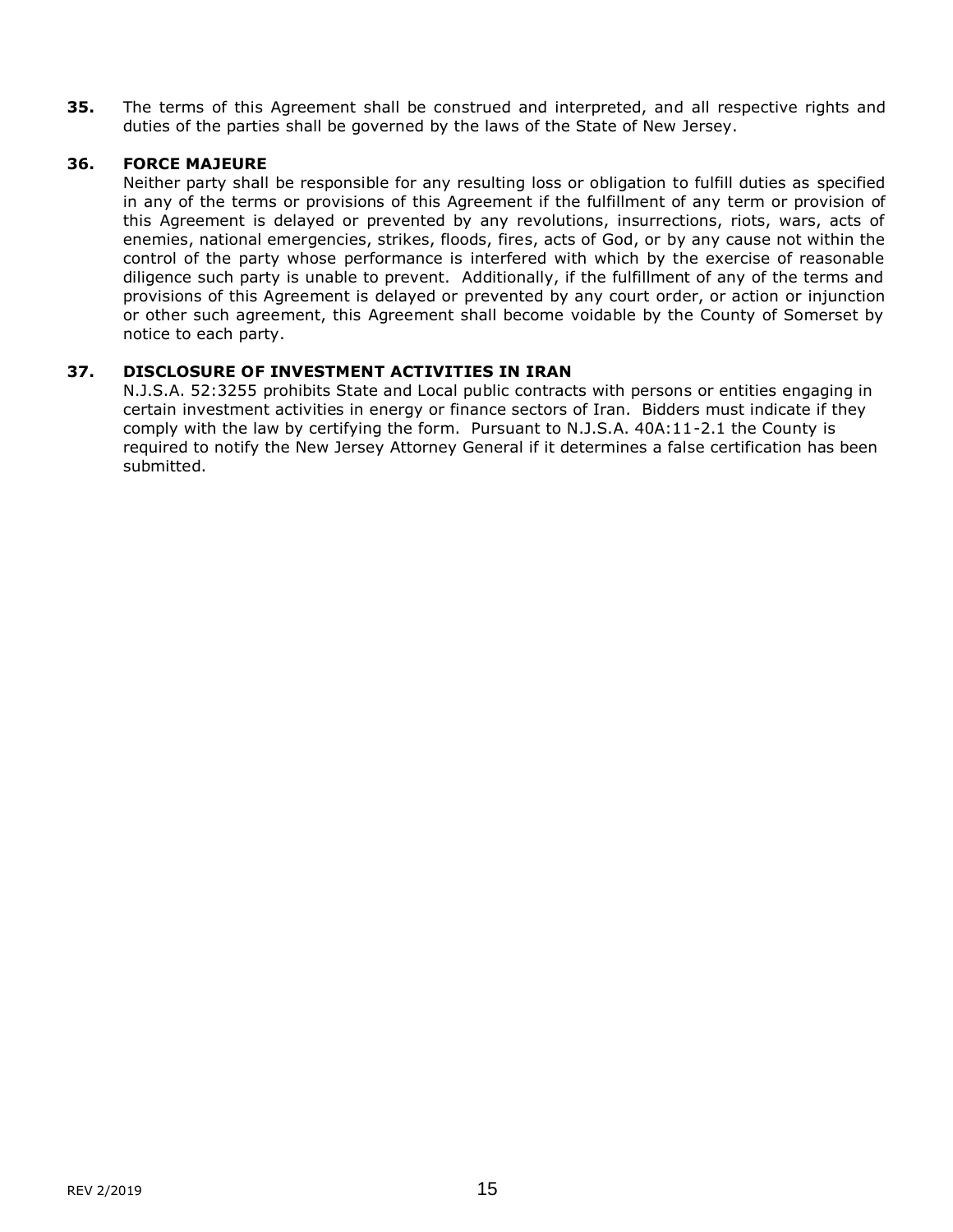### **SPECIFICATIONS**

# **Intent:**

The Somerset County Park Commission – Golf Division requires an authorized vendor to provide a Maintenance Support Agreement for the Toro Irrigation Central Control Systems installed at the following five (5) golf courses in Somerset County.

- Green Knoll 587 Garretson Road, Bridgewater, NJ
- Warrenbrook 500 Warrenville Road, Warren, N
- Spooky Brook 155 Mettlers Lane, E. Millstone, NJ
- Quail Brook 625 New Brunswick Road, Somerset, NJ
- Neshanic Valley 1023 Opie Rd. Neshanic Station, NJ

#### **Requirements:**

Provide Irrigation Control System Support and Services to include:

- Unlimited 24 Hour Toll-Free Support by licensed Irrigators
- 24/7/365 Emergency Paging Service
- Support on all Toro Central Controller Hardware and Software Components
- Enhancements and Service Packs for Toro Central Controller Software
- 24 Hour Replacement Service for all Computer Hardware Components
- Connect remote connection service
- Remote System Diagnostics via internet/modem
- No additional support/maintenance costs if during the contract period the County upgrades from SitePro to Lynx software
- Respondent shall provide written proof that they are authorized by the vendor to maintain Toro Irrigation Control Systems

Replacement and installation of irrigation computers at the following to include current Windows10 operating system: Green Knoll Golf Course, Spooky Brook Golf Course, Warrenbrook Golf Course

| Components:<br>Case      | <b>Standard Computer:</b><br>System Model 52603EX-25 uATX<br>Micro-Tower, 15 pounds,  |
|--------------------------|---------------------------------------------------------------------------------------|
| <b>Power Supply</b>      | 13"x5.4"x15.5", Matte<br>System 450W, PFC, 80Plus, 90 $\sim$<br>264Vac, 47~63Hz,      |
|                          | 115V@<5.5Arms, 230V@<3.0Arms,<br>MTBF - 100,000 hrs                                   |
| <b>Motherboard</b>       | AAEON IMBM-H110A Industrial<br>Motherboard, Micro-ITX, LGA1151                        |
|                          | socket, Intel H110 Chipset                                                            |
| <b>Processor</b>         | Intel Socket LGA1151, 7th<br>Generation                                               |
|                          | Intel Core $i5(3.4 - 3.9GHz)$                                                         |
| <b>RAM</b>               | 8.0GB - 1 x DDR4 2400/2133/1867<br>MHz, Dual Channel, UDIMM. (2 slots,                |
| Audio                    | 16 GB max)<br>Realtek ALC887 (Colay with ALC886)<br>(3) Audio Jacks (Mic-in, Line-in, |
| <b>Network Interface</b> | Line-out)<br>(2) RJ45 Intel I211AT Giga LAN on<br>rear $I/O$                          |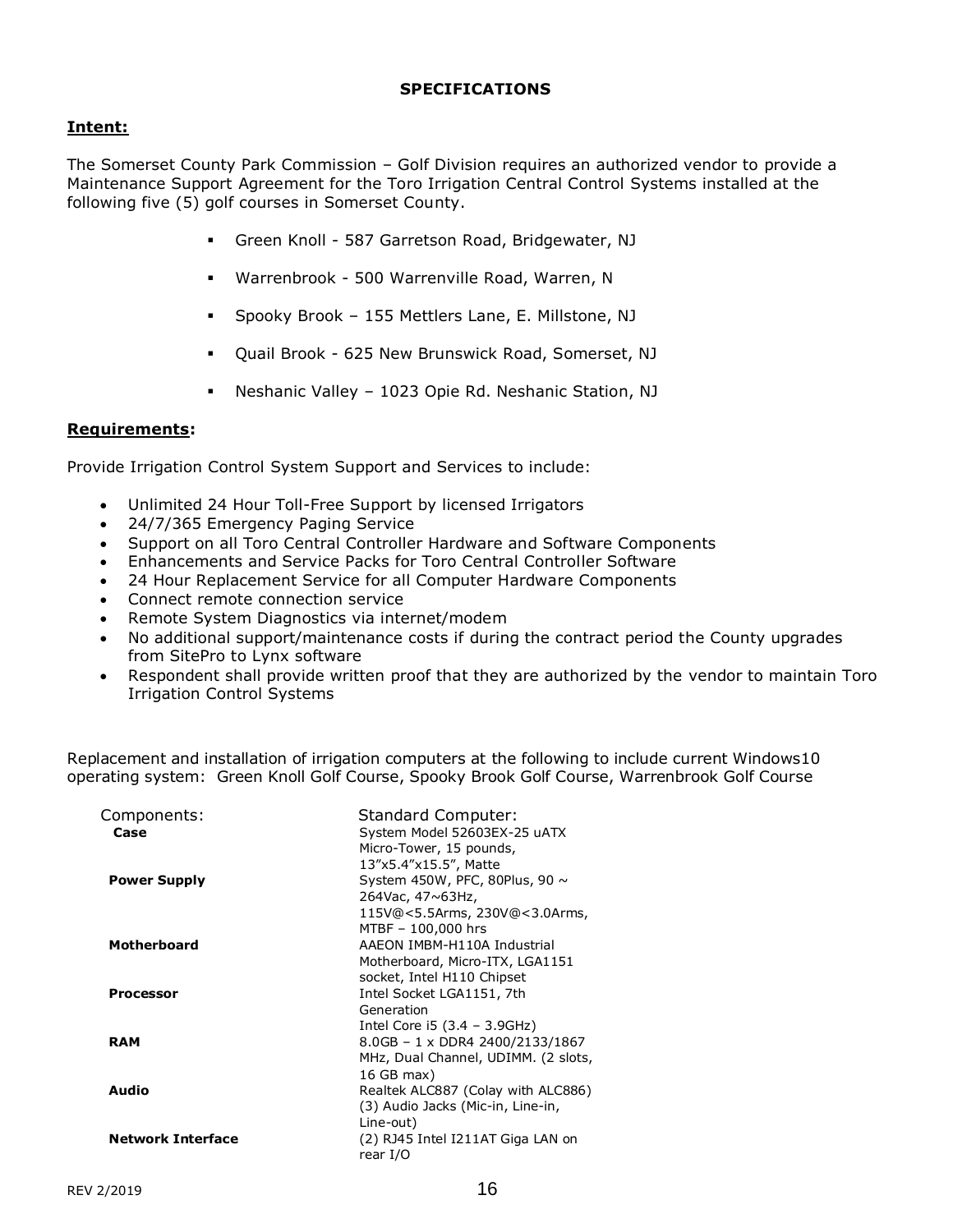| <b>Primary Storage Device</b><br><b>Optical Drive</b>      | (1) 256GB Micron SSD<br><b>NONE</b>                                                                                                                                                                  |
|------------------------------------------------------------|------------------------------------------------------------------------------------------------------------------------------------------------------------------------------------------------------|
| <b>Expansion Slots</b>                                     | (5) - 1 x PCIe [x16], 2 x PCIe [x1]<br>(open edge), 1 x PCI, 1 x M.2 M<br>key)                                                                                                                       |
| <b>Video/Graphics</b>                                      | Intel HD Graphics<br>(4) - 1 x VGA, 1 x DVI-D, 2 x HDMI<br>(Maximum of 2 can be used at the<br>same time)<br>Resolution - VGA/DVI - up to 1920 x<br>1200 @ 60Hz, HDMI - up to 4096 x<br>2304 @ 24HZ. |
| Serial (COM) Ports                                         | (6) - 1 x RS-232/422/485 Integrated<br>at rear I/O, 1 x RS-232 9 pin single<br>port header, 4 x RS-232 9 pin dual<br>port headers                                                                    |
| <b>USB Ports</b>                                           | (6) - 4 x USB 3.0 on rear panel, 2 x<br>USB 2.0 in front                                                                                                                                             |
| PS/2 Ports                                                 | (2) - 1 x Stack Port (1 x Keyboard, 1<br>x Mouse)                                                                                                                                                    |
| <b>Backup / Recovery Device,</b><br><b>Media, Software</b> | (1) - 128GB Flash Drive, Internal<br>(1) - 8 GB USB 2.0 Mini Flash Drive<br>(Portable)<br>Second Copy (License Only)                                                                                 |
| <b>OS Recovery Device / Software</b>                       | (1) - 128GB Internally mounted USB<br>Flash Drive, Symantec Ghost<br>(License Only)                                                                                                                  |
| <b>Operating System</b>                                    | Windows® 10 IOT Enterprise,<br>Embedded, Multi-language, 64 bit<br>(License)                                                                                                                         |
| <b>Antivirus Software</b>                                  | Emsisoft Antimalware (5 year)<br>(License only)                                                                                                                                                      |
| <b>Speakers</b><br><b>Keyboard / Mouse</b>                 | Stereo - On Monitor<br>Logitech MK320 Mouse/Keyboard<br>Combo, Wireless                                                                                                                              |
| <b>Monitor</b>                                             | 24" ViewSonic® LED Wide Screen<br>Flat Panel with speakers                                                                                                                                           |
| <b>Battery Backup</b>                                      | EATON/Powerware 5S1000LCD UPS<br>1000 (or equivalent) 1                                                                                                                                              |
| <b>Accessory Kit</b>                                       | 1 - RS-232 in-line surge protection<br>device, 1 - mouse pad, 1 - computer<br>power cord, 1 - High Speed HDMI<br>Video Cable (Premium only), and<br>any other necessary cables and/or<br>software    |

#### **Option 1: Software upgrade**

- Current software is: Site Pro
- Upgrade to: LYNX CE Central Control for OSMAC/G3
	- o Upgrade to include all software and programming at the following locations:
		- **•** Green Knoll Golf Course
		- Quail Brook Golf Course
		- Spooky Brook Golf Course
		- Warren Brook Golf Course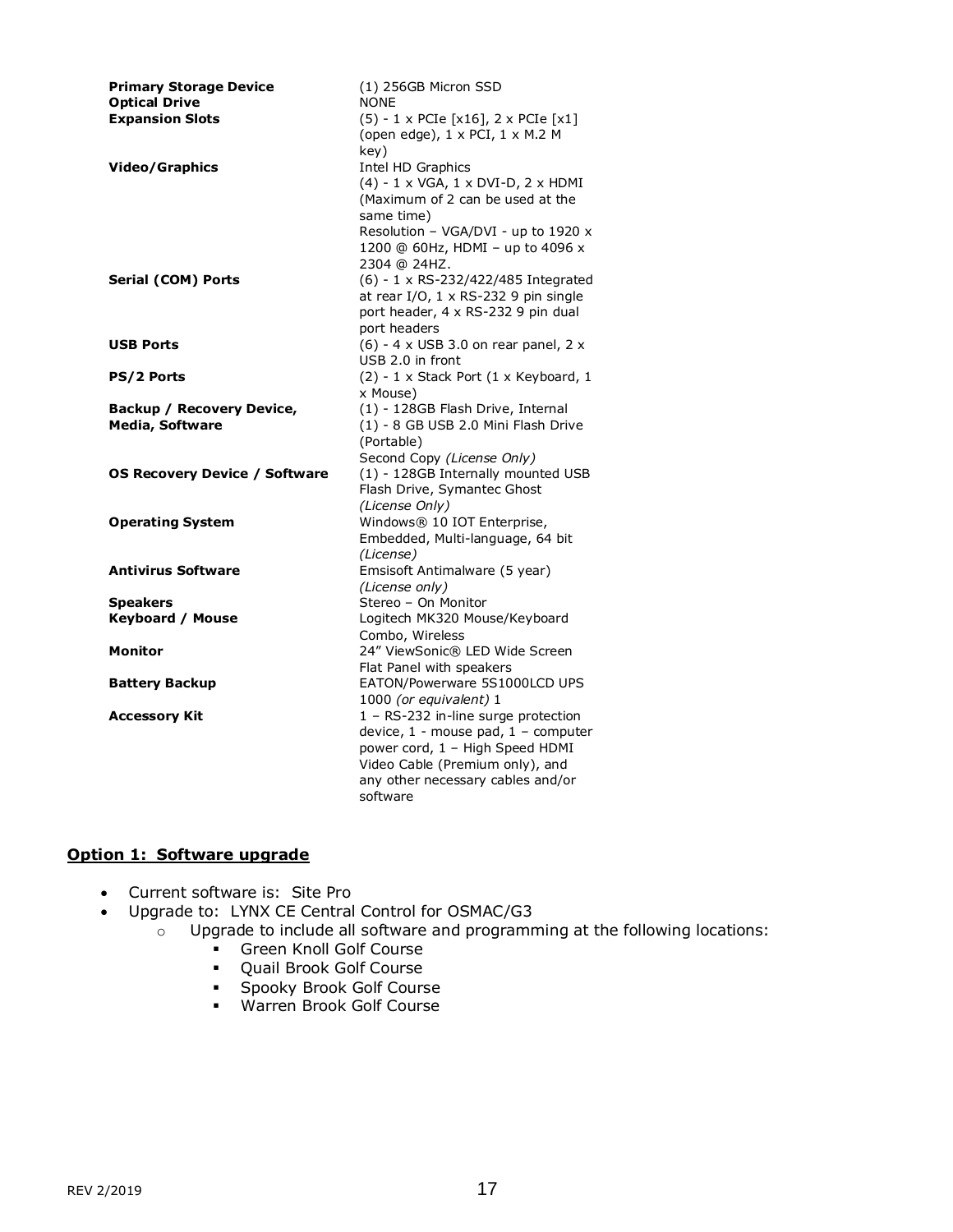# *SOMERSET COUNTY PARK COMMISSION EXCEPTIONS*

*For each exception, the bidder must identify the specific section of specifications by providing the number and title the exception applies to. It is the responsibility of the bidder to document the equivalence claim in writing. Submitting product brochures is not an acceptable claim of equivalence.*

# **(IF NONE SO STATE)**

**USE ADDITIONAL SHEET IF NECESSARY**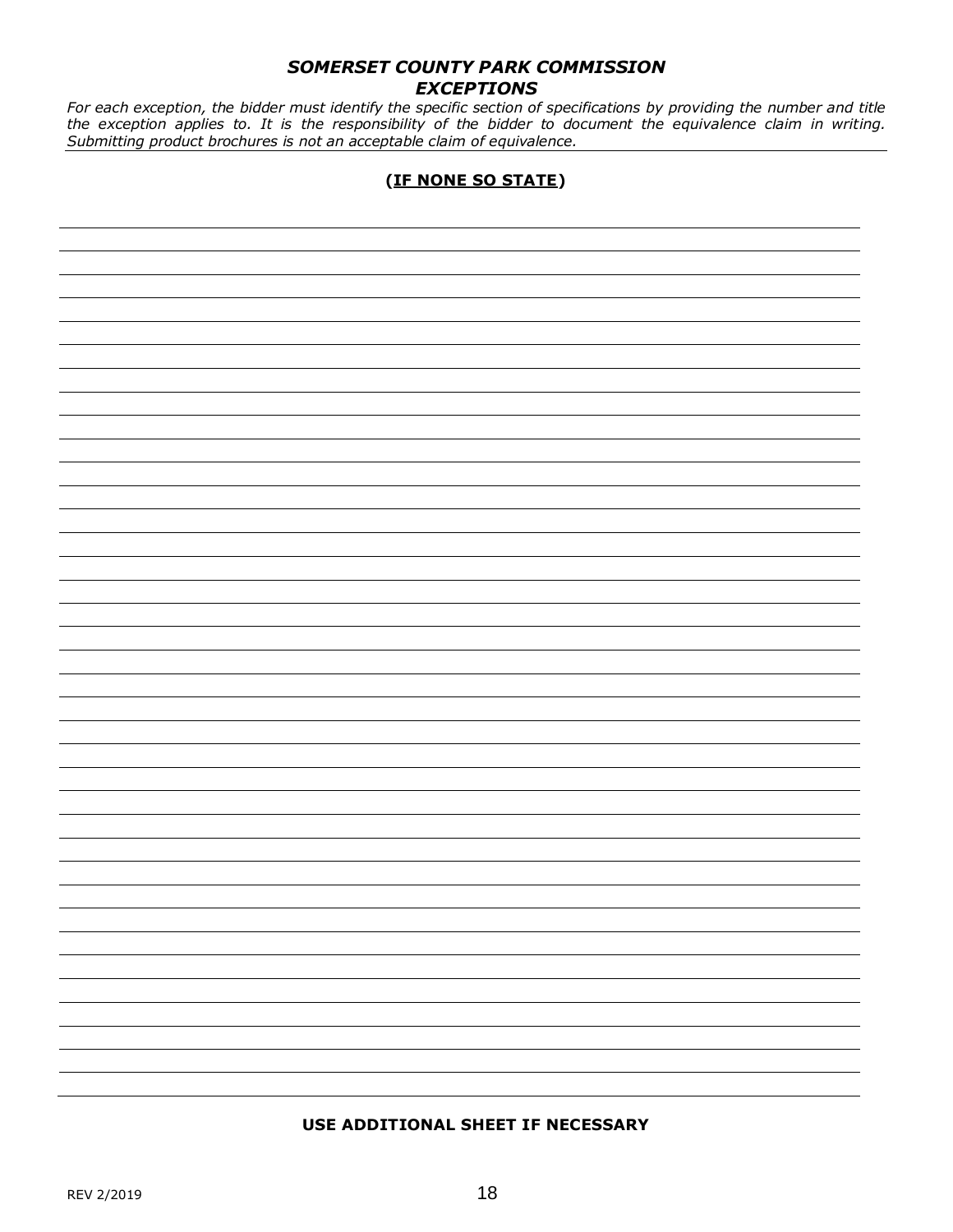#### **SOMERSET COUNTY PARK COMMISSION BID DOCUMENT CHECKLIST**

| Bid                      |                                                                                                                                                    | Read, Signed<br>& Submitted<br><b>Bidder's Initial</b> |
|--------------------------|----------------------------------------------------------------------------------------------------------------------------------------------------|--------------------------------------------------------|
| А.                       | FAILURE TO SUBMIT ANY OF THESE ITEMS IS MANDATORY CAUSE FOR                                                                                        |                                                        |
| $\boxtimes$              | <b>REJECTION OF BID</b><br>Ownership Disclosure Form                                                                                               |                                                        |
|                          | Acknowledgement of Receipt of Addenda (To be Completed if Addenda are Issued)                                                                      |                                                        |
| <b>NNN</b>               | Required Evidence EEO/Affirmative Action Regulations Questionnaire                                                                                 |                                                        |
|                          | Non-Collusion Affidavit                                                                                                                            |                                                        |
|                          | Bid Guarantee (bid bond or certified/cashier's check)                                                                                              |                                                        |
| $\Box$                   | (with Power of Attorney for full amount of Bid Bond)                                                                                               |                                                        |
|                          | Consent of Surety (Certificate from Surety company)                                                                                                |                                                        |
| 88<br>8                  | Surety Disclosure Statement and Certification                                                                                                      |                                                        |
|                          | Performance Bond                                                                                                                                   |                                                        |
|                          | Labor and Material (Payment) Bond                                                                                                                  |                                                        |
|                          | Maintenance Bond                                                                                                                                   |                                                        |
| В.                       | MANDATORY ITEM(S), REQUIRED NO LATER THAN TIME PERIOD INDICATED                                                                                    |                                                        |
| $\boxtimes$              | Business Registration Certificate - Bidder - Prefer with Bid Response. Required by Law                                                             |                                                        |
|                          | prior to award of contract                                                                                                                         |                                                        |
| $\overline{\phantom{a}}$ | Business Registration Certificate - Designated Subcontractor(s) - Prefer with Bid                                                                  |                                                        |
| $\sim$                   | Response. Required by Law prior to award of contract                                                                                               |                                                        |
|                          | Public Works Contractor Registration Certificate(s) for the Bidder and Designated<br>Subcontractors (Prior to Award, but effective at time of bid) |                                                        |
| $\sim$                   | License(s) or Certification(s) Required by the Specifications                                                                                      |                                                        |
|                          | Disclosure of Investment Activities in Iran- Prefer with bid response. Required by law                                                             |                                                        |
| $\boxtimes$              | prior to contract award.                                                                                                                           |                                                        |
| C.                       | FAILURE TO SUBMIT ANY OF THESE ITEMS AT TIME OF BID MAY BE CAUSE FOR<br><b>REJECTION</b>                                                           |                                                        |
|                          | Three (3) references for similar projects                                                                                                          |                                                        |
|                          | Authorization for Background Check                                                                                                                 |                                                        |
|                          | Catalog/Price List                                                                                                                                 |                                                        |
|                          | <b>Product Samples</b>                                                                                                                             |                                                        |
|                          | Certification of Available Equipment                                                                                                               |                                                        |
|                          | Other:                                                                                                                                             |                                                        |
|                          |                                                                                                                                                    |                                                        |
| D.                       | <b>READ ONLY</b>                                                                                                                                   |                                                        |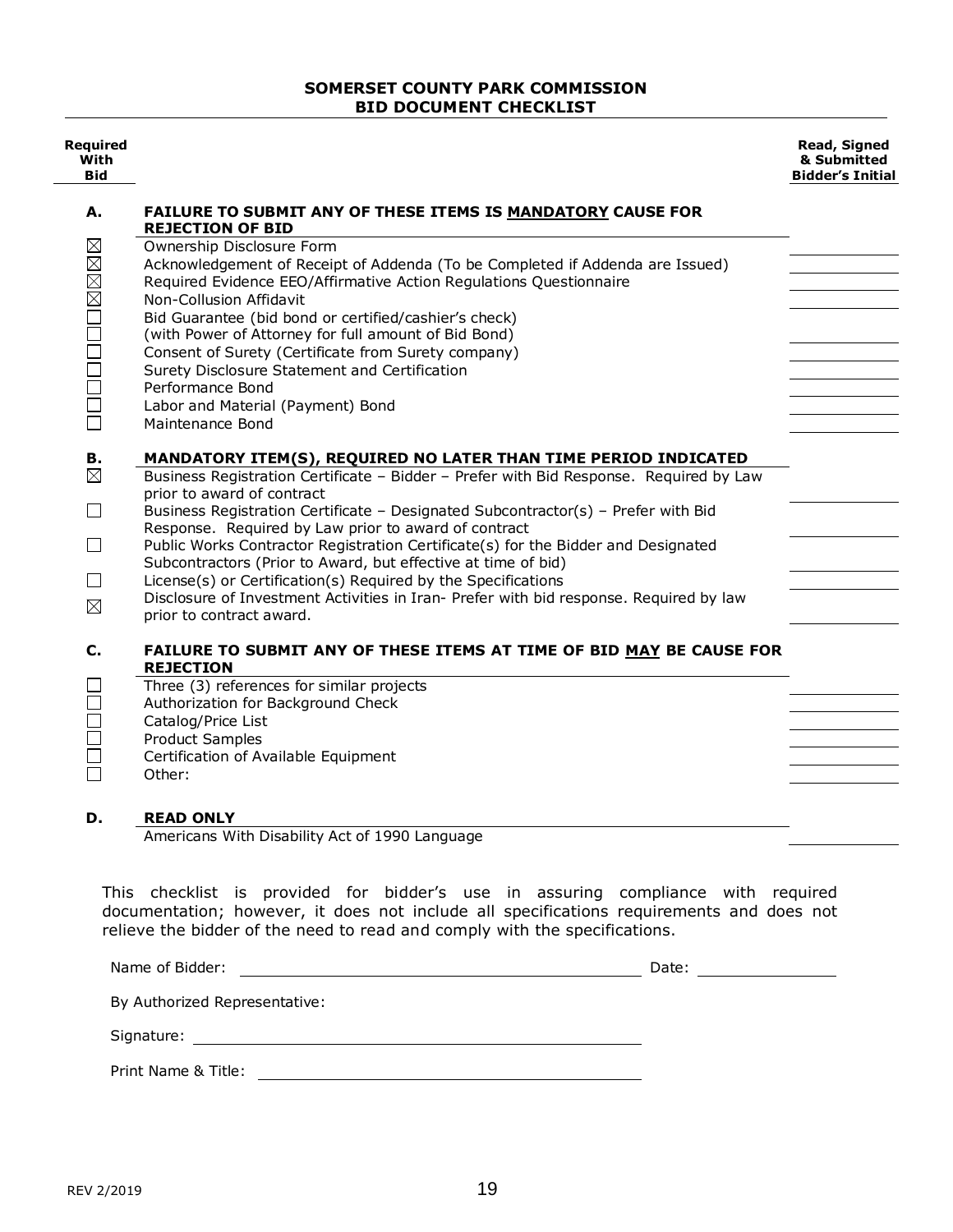# **SOMERSET COUNTY PARK COMMISSION BID PROPOSAL FORM/SIGNATURE PAGE**

#### **TO THE SOMERSET COUNTY PARK COMMISSION:**

The undersigned declares that he/she has read the Notice, Instructions, Affidavits and Scope of Services attached, that he/she has determined the conditions affecting the bid and agrees, if this bid is accepted, to furnish and deliver services per the following:

|                        | Year 1 | <b>Optional -Year 2</b> | <b>Optional-Year 3</b> |
|------------------------|--------|-------------------------|------------------------|
| <b>Green Knoll</b>     | \$     | ۰D                      | ۰D                     |
| Warrenbrook            | \$     | ۰D                      | J                      |
| <b>Spooky Brook</b>    | \$     | ۰D                      | ۰D                     |
| <b>Neshanic Valley</b> | \$     |                         | ۰D                     |
| <b>Quail Brook</b>     | S      |                         | ۰D                     |
| TOTAL                  |        |                         | Φ                      |

|                     | <b>Standard Irrigation Computer</b> |  |  |
|---------------------|-------------------------------------|--|--|
|                     | (One Time Purchase)                 |  |  |
| <b>Green Knoll</b>  | ۰D                                  |  |  |
| <b>Spooky Brook</b> |                                     |  |  |
| Warrenbrook         | ۰D                                  |  |  |
| TOTAL               |                                     |  |  |

| <b>OPTION 1:</b>    | <b>Software Upgrade</b> |  |
|---------------------|-------------------------|--|
|                     | (One Time Purchase)     |  |
| <b>Green Knoll</b>  |                         |  |
| <b>Quail Brook</b>  |                         |  |
| <b>Spooky Brook</b> |                         |  |
| Warrenbrook         | ۰D                      |  |
| TOTAL               |                         |  |

 (Corporation) The undersigned is a (Partnership) under the laws of the State of \_\_\_\_\_\_\_\_\_\_\_\_\_\_\_\_\_\_\_\_\_\_\_\_\_\_ having its (Individual)

Principal office at

Company **Federal I.D. # or Social Security #** 

Address

Signature of Authorized Agent Type or Print Name

Title of Authorized Agent Date

Telephone Number **Email Address**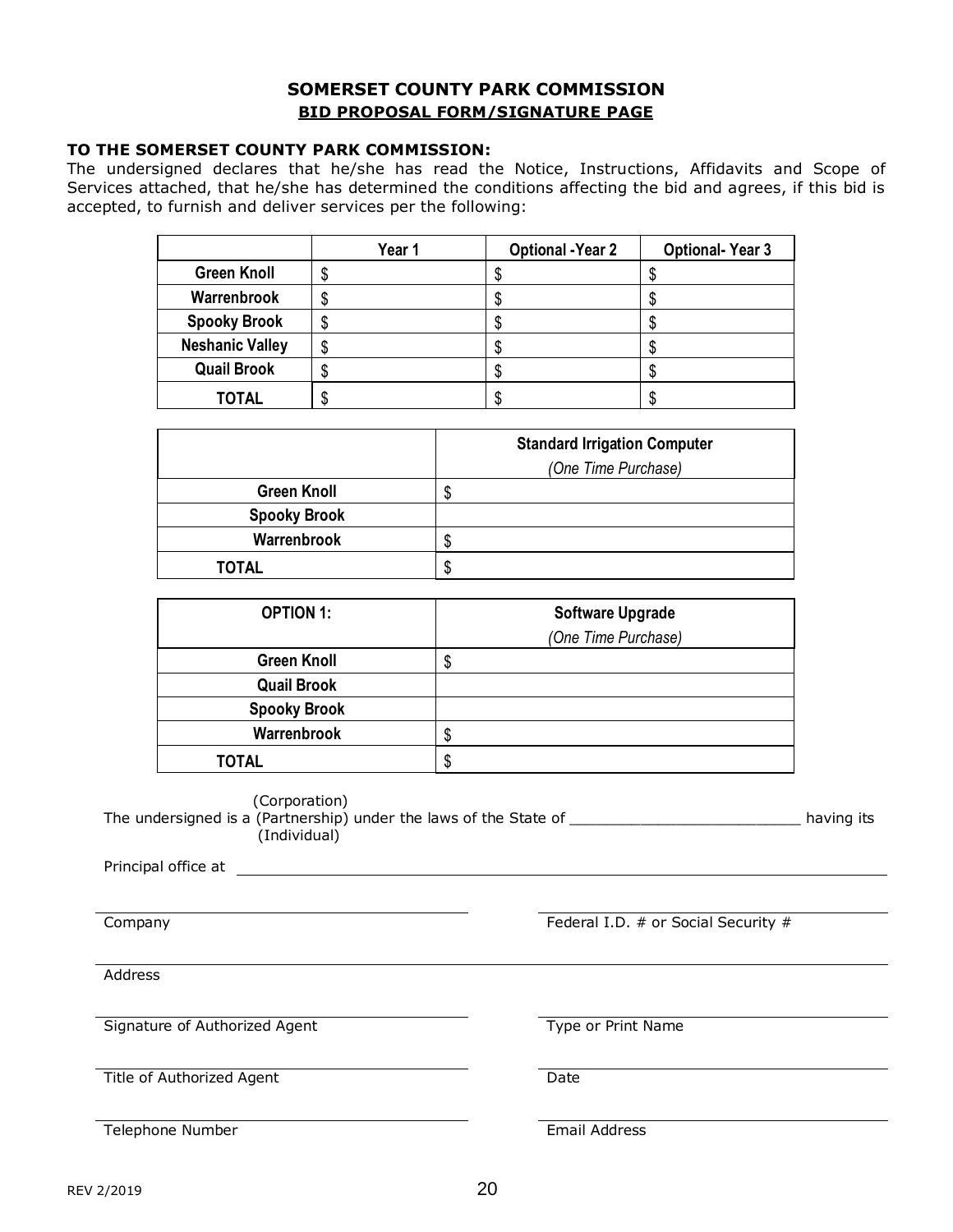

# **Somerset County Park Commission**

PO Box 3000 – 20 Grove Street COUNTY ADMINISTRATION BUILDING Somerville, NJ 08876-1262 PHONE: (908) 231-7043



### **OWNERSHIP DISCLOSURE FORM**

**BID SOLICITATION #: VENDOR {BIDDER}:**

| <b>PART 1</b>                                                                                       |     |           |
|-----------------------------------------------------------------------------------------------------|-----|-----------|
| PLEASE COMPLETE THE QUESTIONS BELOW BY CHECKING EITHER THE "YES" OR THE "NO" BOX.                   |     |           |
| ALL PARTIES ENTERING INTO A CONTRACT WITH THE STATE ARE REQUIRED TO                                 |     |           |
| <b>COMPLETE THIS FORM PURSUANT TO N.J.S.A. 52:25-24.2</b>                                           |     |           |
| PLEASE NOTE THAT IF THE VENDOR/BIDDER IS A NON-PROFIT ENTITY, THIS FOR IS NOT REQUIRED.             |     |           |
|                                                                                                     |     |           |
|                                                                                                     | YES | <b>NO</b> |
| 1. Are there any individuals, corporations, partnerships, or limited liability companies owning a   |     |           |
| 10% or greater interest in the Vendor {Bidder}?                                                     |     |           |
| IF THE ANSWER TO QUESTION 1 IS "NO", PLEASE SIGN AND DATE THE FORM.                                 |     |           |
| IF THE ANSWER TO QUESTION 1 IS "YES", PLEASE ANSWER QUESTION 2-4 BELOW.                             |     |           |
| 2. Of those parties owning a 10% or greater interest in the Vendor $\{Bidder\}$ , are any of those  |     |           |
| parties individuals?                                                                                |     |           |
| 3. Of those parties owning a 10% or greater interest in the Vendor $\{Bidder\}$ , are any of those  |     |           |
| parties corporations, partnerships, or limited liability companies?                                 |     |           |
| 4. If you answer to Question 3 is "YES", are there any parties owning a 10% or greater interest     |     |           |
| in the corporation, partnership, or limited liability company referenced in Question 3?             |     |           |
| IF ANY OF THE ANSWERS TO QUESTION 2-4 ARE "YES", PLEASE PROVIDE THE REQUESTED INFORMATION IN PART 2 |     |           |
| <b>BELOW.</b>                                                                                       |     |           |

# **PART 2**

**PLEASE PROVIDE FURTHER INFORMATION RELATED TO QUESTIONS 2—4 ANSWERED AS "YES".**

If you answered "**YES**" for questions 2, 3, or 4, you must disclose identifying information related to the individuals, corporations, partnerships, and/or limited liability companies owning a 10% or greater interest in the Vendor {Bidder}. Further, if one or more of these entities is itself a corporation, partnership, or limited liability company, you must also disclose all parties that own a 10% or greater interest in that corporation, partnership, or limited liability company. This information is required by statute.

|                                                             | <b>INDIVIDUALS</b> |            |
|-------------------------------------------------------------|--------------------|------------|
| <b>NAME</b>                                                 |                    |            |
| <b>ADDRESS 1</b>                                            |                    |            |
| <b>ADDRESS 2</b>                                            |                    |            |
| <b>CITY</b>                                                 | <b>STATE</b>       | <b>ZIP</b> |
| <b>NAME</b>                                                 |                    |            |
|                                                             |                    |            |
| <b>ADDRESS 1</b>                                            |                    |            |
| <b>ADDRESS 2</b>                                            |                    |            |
| <b>CITY</b>                                                 | <b>STATE</b>       | <b>ZIP</b> |
| <b>NAME</b>                                                 |                    |            |
| <b>ADDRESS 1</b>                                            |                    |            |
| <b>ADDRESS 2</b>                                            |                    |            |
| <b>CITY</b>                                                 | <b>STATE</b>       | <b>ZIP</b> |
| <b>NAME</b>                                                 |                    |            |
|                                                             |                    |            |
| <b>ADDRESS 1</b>                                            |                    |            |
| <b>ADDRESS 2</b>                                            |                    |            |
| <b>CITY</b><br><b>Attach Additional Sheets If Necessary</b> | <b>STATE</b>       | ZIP        |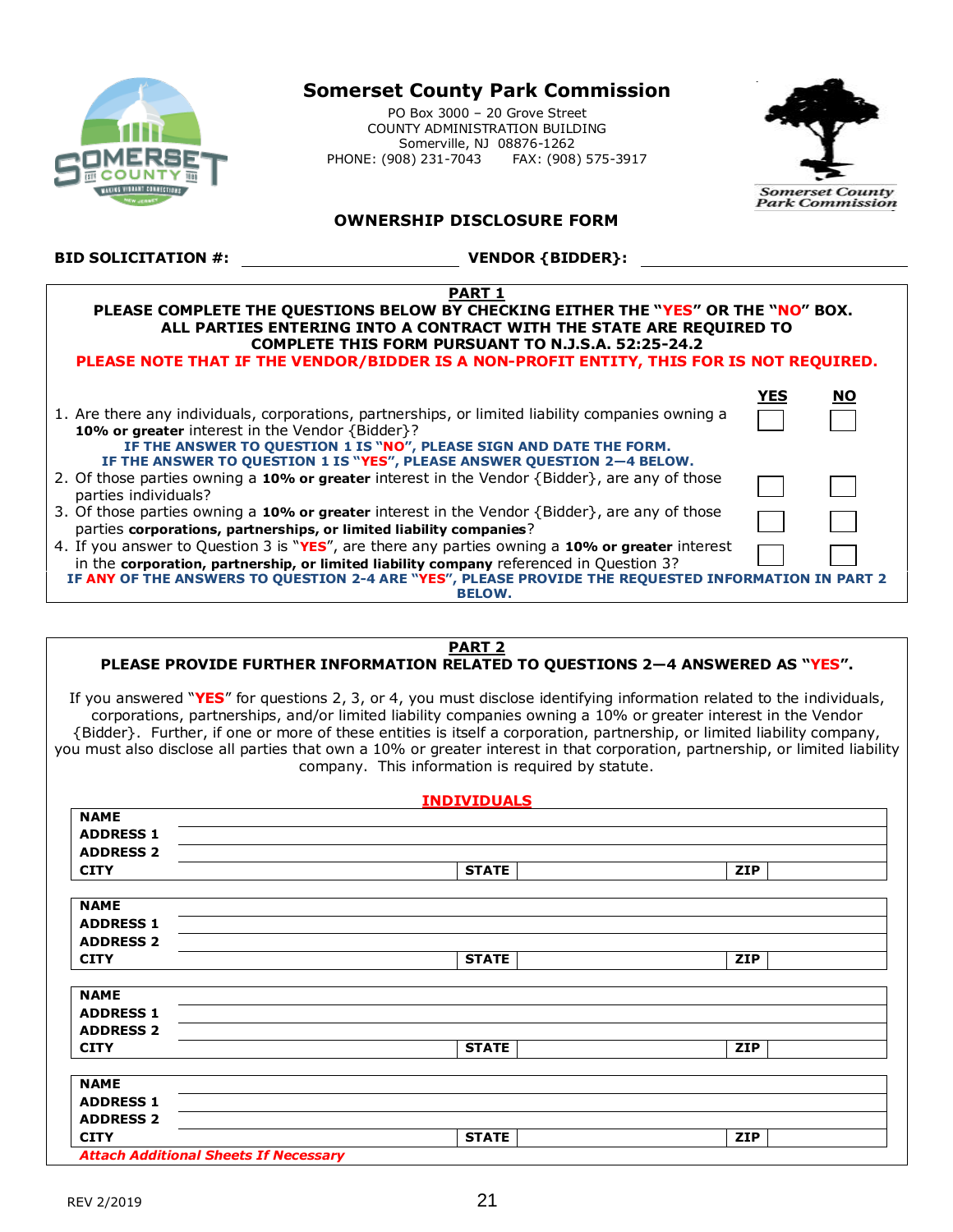| <b>PART 2 continued</b><br><b>PARTNERSHIPS / CORPORATIONS / LIMITED LIABILITY COMPANIES</b> |              |            |
|---------------------------------------------------------------------------------------------|--------------|------------|
| <b>ENTITY NAME</b>                                                                          |              |            |
| <b>PARTNER NAME</b>                                                                         |              |            |
| <b>ADDRESS 1</b>                                                                            |              |            |
| <b>ADDRESS 2</b>                                                                            |              |            |
| <b>CITY</b>                                                                                 | <b>STATE</b> | <b>ZIP</b> |
| <b>ENTITY NAME</b>                                                                          |              |            |
| <b>PARTNER NAME</b>                                                                         |              |            |
| <b>ADDRESS 1</b>                                                                            |              |            |
| <b>ADDRESS 2</b>                                                                            |              |            |
| <b>CITY</b>                                                                                 | <b>STATE</b> | <b>ZIP</b> |
|                                                                                             |              |            |
| <b>ENTITY NAME</b>                                                                          |              |            |
| <b>PARTNER NAME</b>                                                                         |              |            |
| <b>ADDRESS 1</b>                                                                            |              |            |
| <b>ADDRESS 2</b>                                                                            |              |            |
| <b>CITY</b>                                                                                 | <b>STATE</b> | <b>ZIP</b> |

In the alternative, to comply with the ownership disclosure requirement, a Vendor {Bidder} with any direct or indirect parent entity which is publicly traded may submit the name and address of each publicly traded entity and the name and address of each person that holds a 10 percent or greater beneficial interest in the publicly traded entity as of the last annual filing with the federal Securities and Exchange Commission or the foreign equivalent, and, if there is any person that holds a 10 percent or greater beneficial interest, also shall submit links to the websites containing the last annual filings with the federal Securities and Exchange Commission or the foreign equivalent and the relevant page numbers of the filings that contain the information on each person that holds a 10 percent or greater beneficial interest. N.J.S.A. 52:25-24.2.

#### **PART 3 PUBLICLY TRADED PARENT COMPANY DISCLOSURE**

Ownership disclosure (name and address) can be met by submitting the last annual filing of an SEC or similar foreign regulator document or providing the website link to such documents, and include relevant page numbers. See N.J.S.A 52:25-24.2.

| TITLE OF ATTACHED DOCUMENTS OR WEBLINK | <b>PAGE #</b> |
|----------------------------------------|---------------|
|                                        |               |
|                                        |               |
|                                        |               |

#### **CERTIFICATION**

I, the undersigned, certify that I am authorized to execute this certification on behalf of the Vendor {Bidder}, that the foregoing information and any attachments hereto, to the best of my knowledge are true and complete. I acknowledge that the County of Somerset, NJ is relying on the information contained herein, and that the Vendor {Bidder} is under a continuing obligation from the date of this certification through the completion of any contract(s) with the County to notify the County in writing of any changes to the information contained herein; that I am aware that it is a criminal offense to make a false statement or misrepresentation in this certification. If I do so, I will be subject to criminal prosecution under the law, and it will constitute a material breach of my agreement(s) with the County, permitting the County to declare any contract(s) resulting from this certification void and unenforceable.

*Signature (Do not enter Vendor ID as a signature) Date*

*Print Name and Title*

*FEIN/SSN*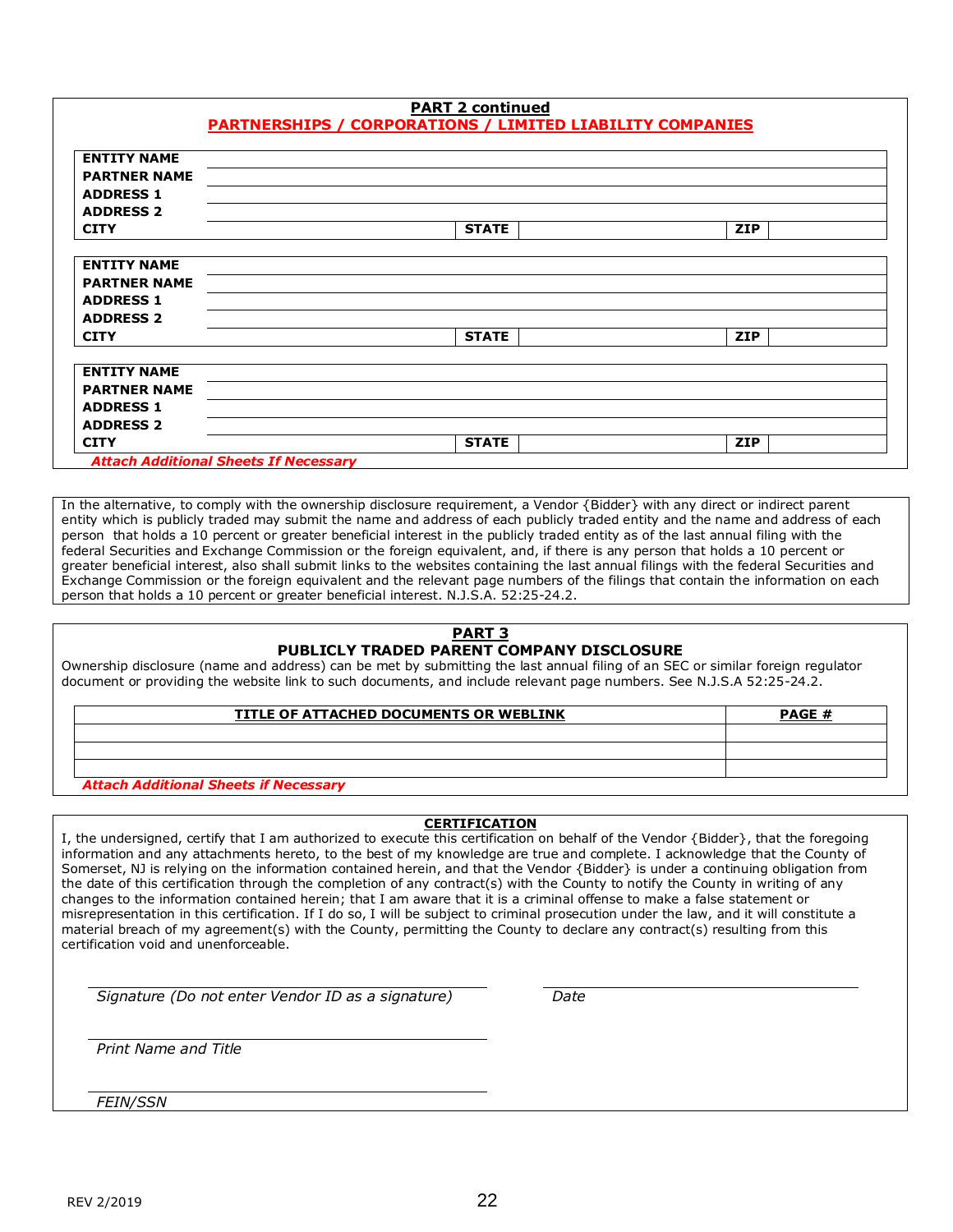#### **SOMERSET COUNTY PARK COMMISSION, NEW JERSEY NON-COLLUSION AFFIDAVIT (N.J.S.A. 52:34-15)**

| <b>State of</b>                                                                                                                                                                                                                                             |             |                        |
|-------------------------------------------------------------------------------------------------------------------------------------------------------------------------------------------------------------------------------------------------------------|-------------|------------------------|
| <b>County of</b>                                                                                                                                                                                                                                            |             |                        |
|                                                                                                                                                                                                                                                             |             |                        |
|                                                                                                                                                                                                                                                             |             |                        |
| I,<br>(Name of Affiant)                                                                                                                                                                                                                                     | residing in | (Name of Municipality) |
| in the County of <b>Example 2</b> and State of <b>All 2</b> and State of <b>All 2</b> and State of <b>All 2</b> and State of <b>All 2</b> and State of <b>All 2</b> and 2 and 2 and 2 and 2 and 2 and 2 and 2 and 2 and 2 and 2 and 2 and 2 and 2 and 2 and |             | of full age,           |
| being duly sworn according to law on my oath depose and say that:                                                                                                                                                                                           |             |                        |
| I am                                                                                                                                                                                                                                                        |             |                        |
|                                                                                                                                                                                                                                                             |             |                        |
| the Bidder/Respondent making this Proposal for the Bid/RFP numbered                                                                                                                                                                                         |             |                        |
| and that I executed the said Proposal with full authority to do so; that said Bidder/Respondent has not,                                                                                                                                                    |             | $(Contract$ #)         |
| directly or indirectly entered into any agreement, participated in any collusion, or otherwise taken any                                                                                                                                                    |             |                        |
| action in restraint of free, competitive bidding in connection with the above numbered project; and that                                                                                                                                                    |             |                        |
| all statements contained in said Proposal and in this affidavit are true and correct, and made with full                                                                                                                                                    |             |                        |
| knowledge that the Park Commission relies upon the truth of the statements contained in said Proposal                                                                                                                                                       |             |                        |
| and in the statements contained in this affidavit in awarding the contract. I further warrant that no person                                                                                                                                                |             |                        |
| or selling agency has been employed or retained to solicit or secure such contract upon an agreement                                                                                                                                                        |             |                        |
| or understanding for a commission, percentage, brokerage, or contingent fee, except bona fide employees                                                                                                                                                     |             |                        |
| or bona fide established commercial or selling agencies maintained by                                                                                                                                                                                       |             |                        |
|                                                                                                                                                                                                                                                             |             | (Name of Firm/Company) |

(Signature of Affiant)

(Type of Print Name of Affiant)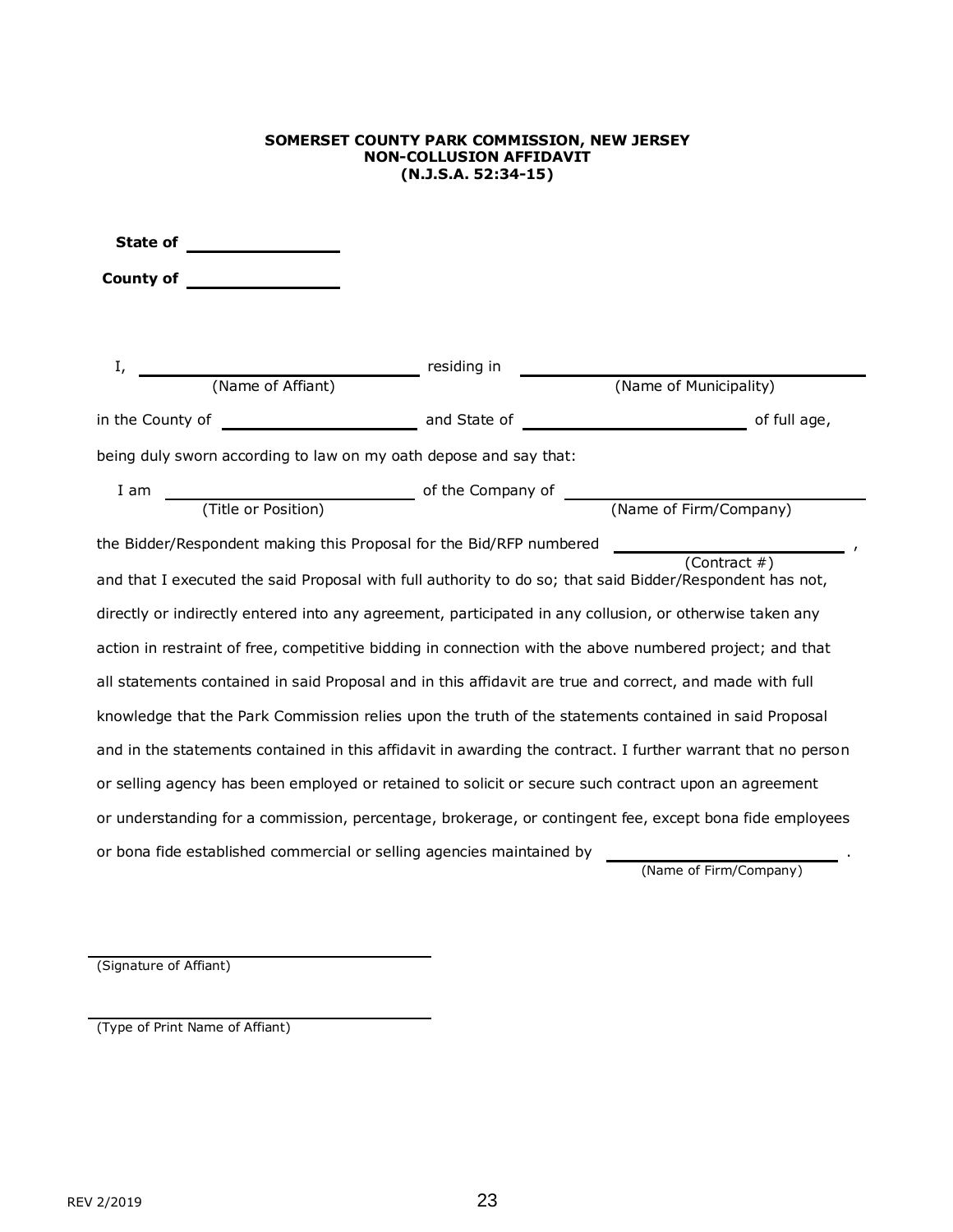#### **EXHIBIT A EEO/AFFIRMATIVE ACTION COMPLIANCE NOTICE N.J.S.A. 10:5-31 and N.J.A.C. 17:27 GOODS, PROFESSIONAL SERVICE AND GENERAL SERVICE CONTRACTS**

All successful bidders are required to submit evidence of appropriate affirmative action compliance to the Somerset County Park Commission and Division of Public Contracts Equal Employment Opportunity Compliance. During a review, Division representatives will review the Somerset County Park Commission files to determine whether the affirmative action evidence has been submitted by the vendor/contractor. Specifically, each vendor/contractor shall submit to the Somerset County Park Commission, prior to execution of the contract, one of the following documents:

#### **Goods and General Service Vendors**

1. Letter of Federal Approval indicating that the vendor is under an existing federally approved or sanctioned affirmative action program. A copy of the approval letter is to be provided by the vendor to the Somerset County Park Commission and the Division. This approval letter is valid for one year from the date of issuance.

#### **Do you have a federally-approved or sanctioned EEO/AA program? Yes**  $\Box$  **No**  $\Box$ **If yes, please submit a photo static copy of such approval.**

2. A Certificate of Employee Information Report (hereafter "Certificate"), issued in accordance with N.J.A.C. 17:27-1.1 et seq. The vendor must provide a copy of the Certificate to the Somerset County Park Commission as evidence of its compliance with the regulations. The Certificate represents the review and approval of the vendor's Employee Information Report, Form AA-302 by the Division. The period of validity of the Certificate is indicated on its face. Certificates must be renewed prior to their expiration date in order to remain valid.

#### **Do you have a State Certificate of Employee Information Report Approval? Yes**  $\Box$  **No**  $\Box$ **If yes, please submit a photo static copy of such approval.**

3. The successful vendor shall complete an Initial Employee Report, Form AA-302 and submit it to the Division with \$150.00 Fee and forward a copy of the Form to the Somerset County Park Commission. Upon submission and review by the Division, this report shall constitute evidence of compliance with the regulations. Prior to execution of the contract, the EEO/AA evidence must be submitted.

The successful vendor may obtain the Affirmative Action Employee Information Report (AA302) on the Division website [www.state.nj.us/treasury/contract\\_compliance.](http://www.state.nj.us/treasury/contract_compliance)

The successful vendor(s) must submit the AA302 Report to the Division of Public Contracts Equal Employment Opportunity Compliance, with a copy to Public Agency.

The undersigned vendor certifies that he/she is aware of the commitment to comply with the requirements of N.J.S.A. 10:5-31 and N.J.A.C. 17:27 and agrees to furnish the required forms of evidence.

The undersigned vendor further understands that his/her bid shall be rejected as non-responsive if said contractor fails to comply with the requirements of N.J.S.A. 10:5-31 and N.J.A.C. 17:27.

| COMPANY:           | SIGNATURE: |  |  |  |
|--------------------|------------|--|--|--|
| <b>PRINT NAME:</b> | --         |  |  |  |

DATE: \_\_\_\_\_\_\_\_\_\_\_\_\_\_\_\_\_\_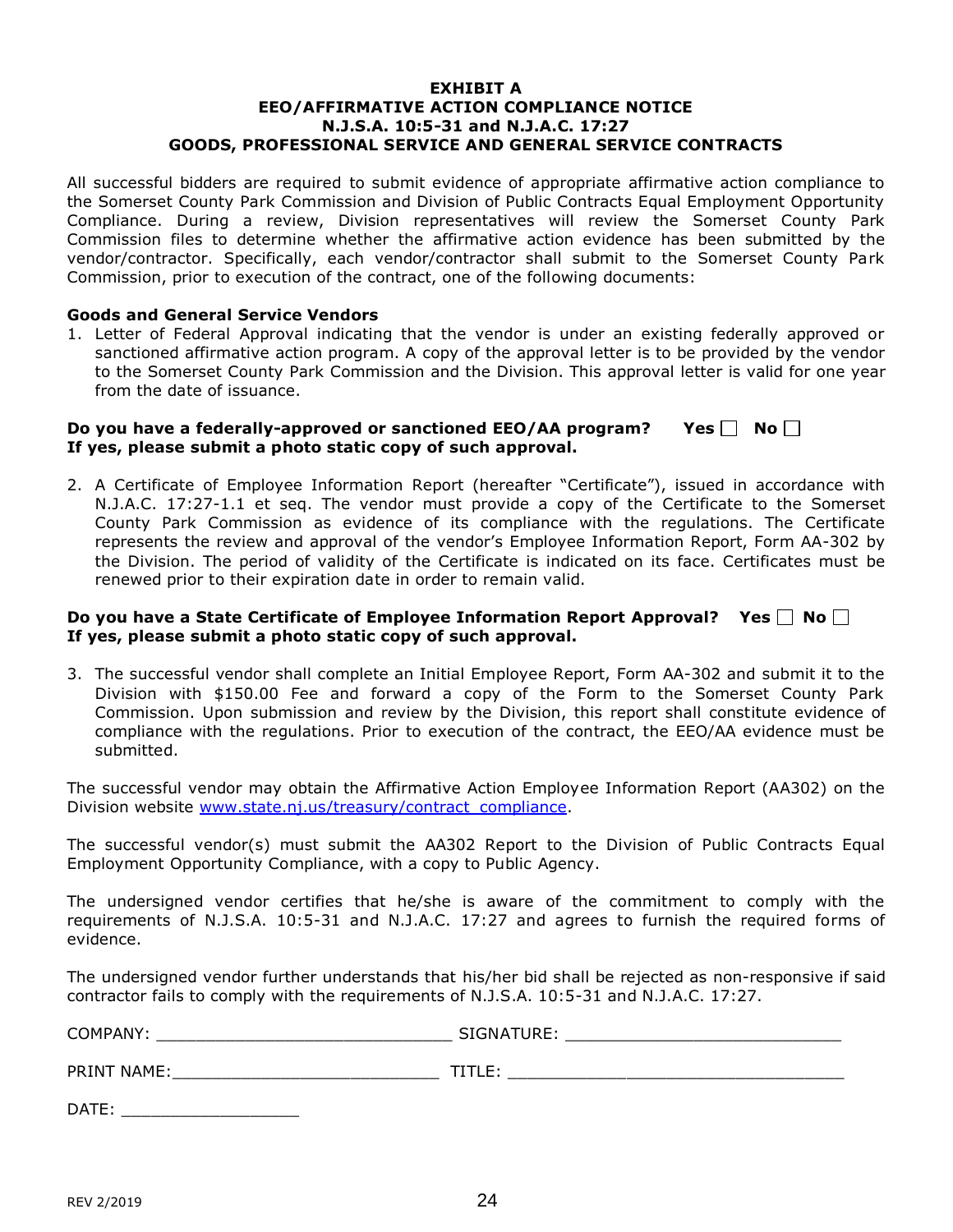#### **EXHIBIT A MANDATORY EQUAL EMPLOYMENT OPPORTUNITY LANGUAGE N.J.S.A. 10:5-31 et seq. (P.L. 1975, C. 127) N.J.A.C. 17:27 GOODS, PROFESSIONAL SERVICE AND GENERAL SERVICE CONTRACTS**

During the performance of this contract, the contractor agrees as follows:

The contractor or subcontractor, where applicable, will not discriminate against any employee or applicant for employment because of age, race, creed, color, national origin, ancestry, marital status, affectional or sexual orientation, gender identity or expression, disability, nationality or sex. Except with respect to affectional or sexual orientation and gender identity or expression, the contractor will ensure that equal employment opportunity is afforded to such applicants in recruitment and employment, and that employees are treated during employment, without regard to their age, race, creed, color, national origin, ancestry, marital status, affectional or sexual orientation, gender identity or expression, disability, nationality or sex. Such equal employment opportunity shall include, but not be limited to the following: employment, upgrading, demotion, or transfer; recruitment or recruitment advertising; layoff or termination; rates of pay or other forms of compensation; and selection for training, including apprenticeship. The contractor agrees to post in conspicuous places, available to employees and applicants for employment, notices to be provided by the Public Agency Compliance Officer setting forth provisions of this nondiscrimination clause.

The contractor or subcontractor, where applicable will, in all solicitations or advertisements for employees placed by or on behalf of the contractor, state that all qualified applicants will receive consideration for employment without regard to age, race, creed, color, national origin, ancestry, marital status, affectional or sexual orientation, gender identity or expression, disability, nationality or sex.

The contractor or subcontractor will send to each labor union, with which it has a collective bargaining agreement, a notice, to be provided by the agency contracting officer, advising the labor union of the contractor's commitments under this chapter and shall post copies of the notice in conspicuous places available to employees and applicants for employment.

The contractor or subcontractor, where applicable, agrees to comply with any regulations promulgated by the Treasurer pursuant to N.J.S.A. 10:5-31 et seq., as amended and supplemented from time to time and the Americans with Disabilities Act.

The contractor or subcontractor agrees to make good faith efforts to meet targeted county employment goals established in accordance with N.J.A.C. l7:27-5.2.

The contractor or subcontractor agrees to inform in writing its appropriate recruitment agencies including, but not limited to, employment agencies, placement bureaus, colleges, universities, and labor unions, that it does not discriminate on the basis of age, race, creed, color, national origin, ancestry, marital status, affectional or sexual orientation, gender identity or expression, disability, nationality or sex, and that it will discontinue the use of any recruitment agency which engages in direct or indirect discriminatory practices.

The contractor or subcontractor agrees to revise any of its testing procedures, if necessary, to assure that all personnel testing conforms with the principles of job-related testing, as established by the statutes and court decisions of the State of New Jersey and as established by applicable Federal law and applicable Federal court decisions.

In conforming with the targeted employment goals, the contractor or subcontractor agrees to review all procedures relating to transfer, upgrading, downgrading and layoff to ensure that all such actions are taken without regard to age, race, creed, color, national origin, ancestry, marital status, affectional or sexual orientation, gender identity or expression, disability, nationality or sex, consistent with the statutes and court decisions of the State of New Jersey, and applicable Federal law and applicable Federal court decisions.

The contractor shall submit to the public agency, after notification of award but prior to execution of a goods and services contract, one of the following three documents:

Letter of Federal Affirmative Action Plan Approval

Certificate of Employee Information Report

Employee Information Report Form AA302 (electronically provided by the Division and distributed to the public agency through the Division's website at ww.state.nj.us/treasury/contract\_compliance).

The contractor and its subcontractors shall furnish such reports or other documents to the Division of Purchase & Property, CCAU, EEO Monitoring Program as may be requested by the office from time to time in order to carry out the purposes of these regulations, and public agencies shall furnish such information as may be requested by the Division of Purchase & Property, CCAU, EEO Monitoring Program for conducting a compliance investigation pursuant to **Subchapter 10 of the Administrative Code at N.J.A.C. 17:27**.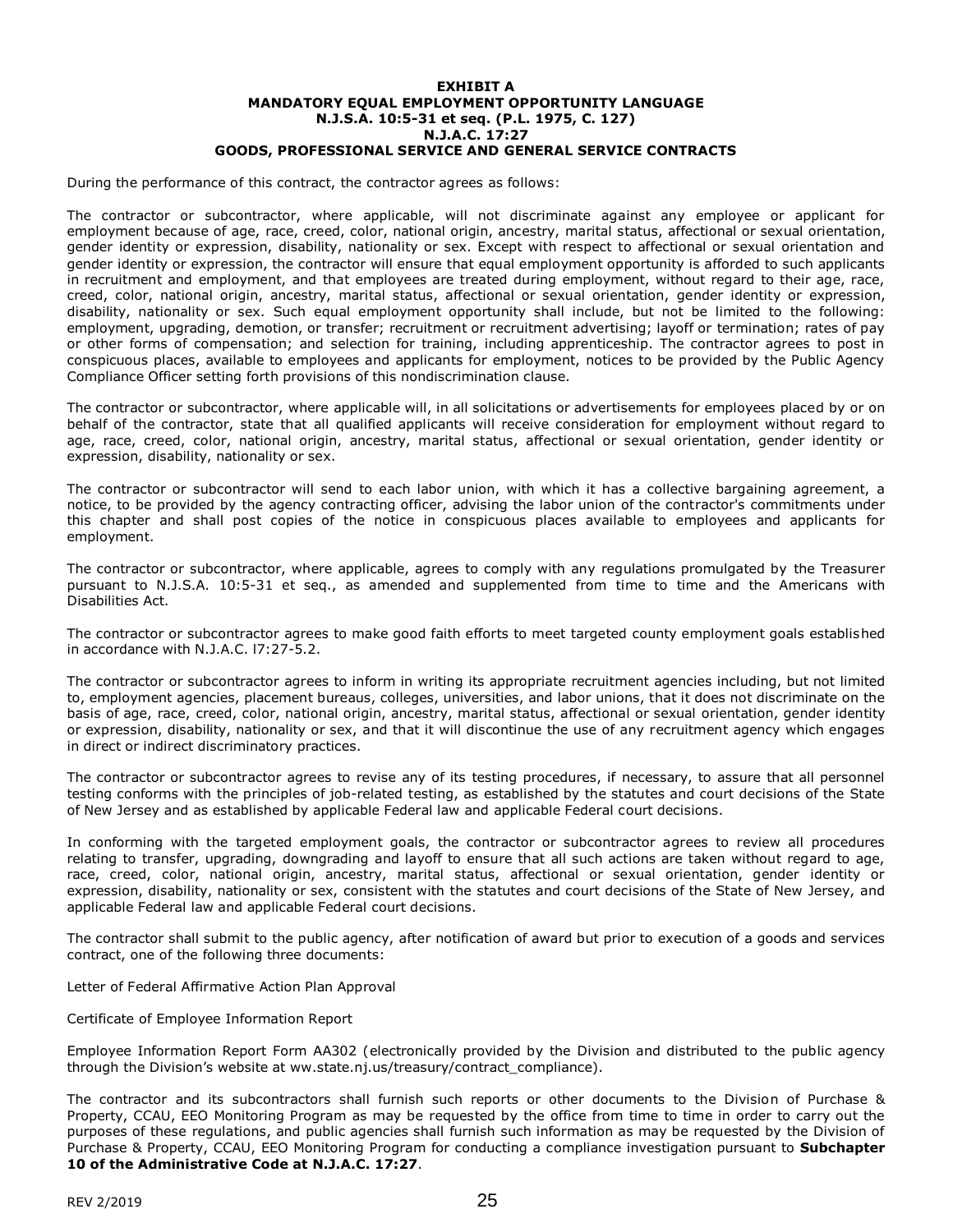# **SAMPLE CERTIFICATE OF EMPLOYEE INFORMATION REPORT**

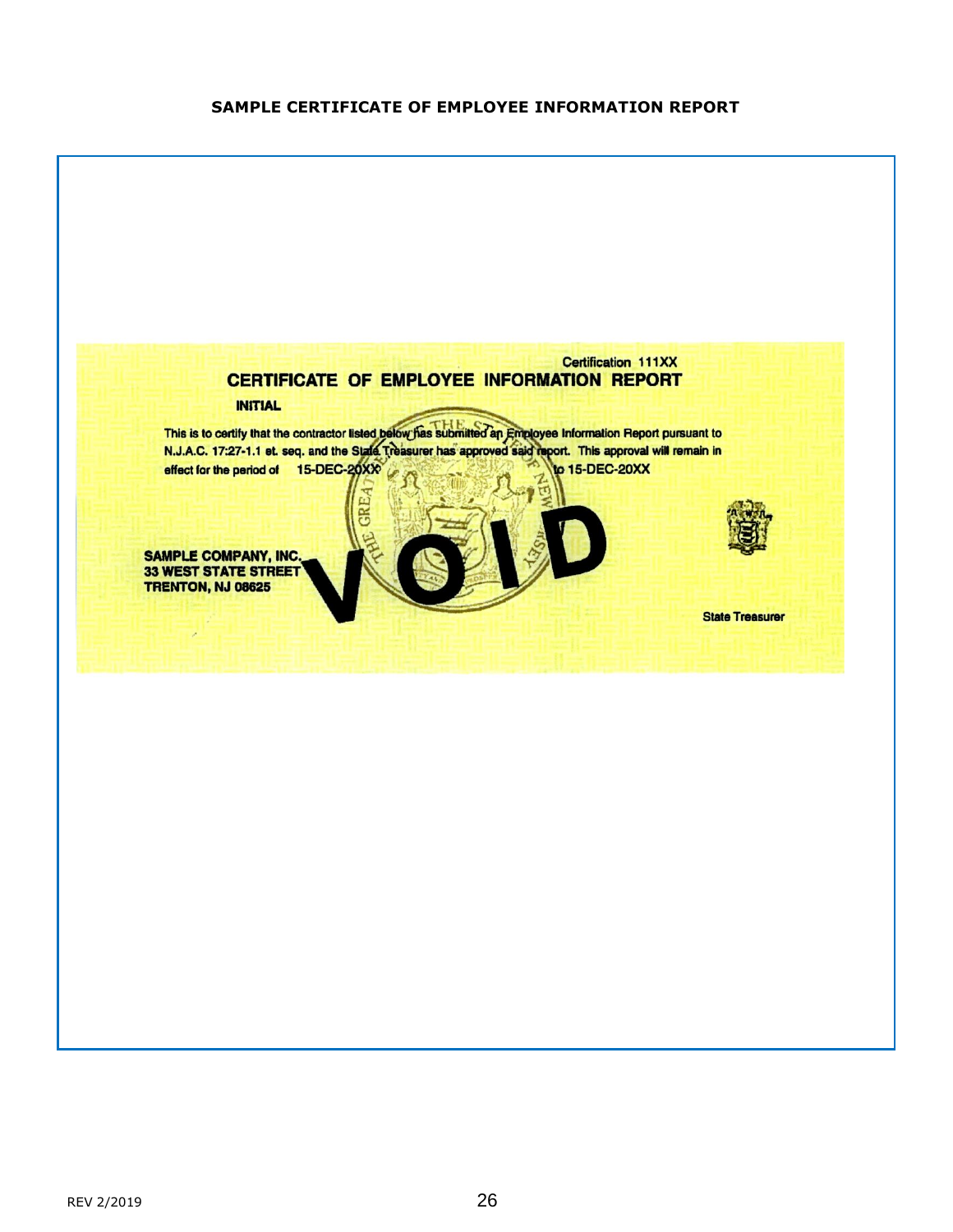#### **AMERICANS WITH DISABILITIES ACT OF 1990 Equal Opportunity for Individuals with Disability**

The Contractor and the Owner, do hereby agree that the provisions of Title II of the Americans With Disabilities Act of 1990 (the "Act") *(42 U.S.C. S121 01* et seq.), which prohibits discrimination on the basis of disability by public entities in all services, programs, and activities provided or made available by public entities, and the rules and regulations promulgated pursuant there unto, are made a part of this contract. In providing any aid, benefit, or service on behalf of the owner pursuant to this contract, the contractor agrees that the performance shall be in strict compliance with the Act. In the event that the contractor, its agents, servants, employees, or subcontractors violate or are alleged to have violated the Act during the performance of this contract, the contractor shall defend the owner in any action or administrative proceeding commenced pursuant to this Act. The contractor shall indemnify, protect, and save harmless the owner, its agents, servants, and employees from and against any and all suits, claims, losses, demands, or damages, of whatever kind or nature arising out of or claimed to arise out of the alleged violation. The contractor shall, at its own expense, appear, defend, and pay any and all charges for legal services and any and all costs and other expenses arising from such action or administrative proceeding or incurred in connection therewith. In any and all complaints brought pursuant to the owner's grievance procedure, the contractor agrees to abide by any decision of the owner which is rendered pursuant to said grievance procedure. If any action or administrative proceeding results in an award of damages against the owner, or if the owner incurs any expense to cure a violation of the ADA which has been brought pursuant to its grievance procedure, the contractor shall satisfy and discharge the same at its own expense.

The owner shall, as soon as practicable after a claim has been made against it, give written notice thereof to the contractor along with full and complete particulars of the claim, If any action or administrative proceeding is brought against the owner or any of its agents, servants, and employees, the *owner shall* expeditiously forward or have forwarded to the contractor every demand, complaint, notice, summons, pleading, or other process received by the owner or its representatives.

It is expressly agreed and understood that any approval by the owner of the services provided by the contractor pursuant to this contract will not relieve the contractor of the obligation to comply with the Act and to defend, indemnify, protect, and save harmless the owner pursuant to this paragraph.

It is further agreed and understood that the owner assumes no obligation to indemnify or save harmless the contractor, its agents, servants, employees and subcontractors for any claim which may arise out of their performance of this Agreement. Furthermore, the contractor expressly understands and agrees that the provisions of this indemnification clause shall in no way limit the contractor's obligations assumed in this Agreement, nor shall they be construed to relieve the contractor from any liability, nor preclude the owner from taking any other actions available to it under any other provisions of the Agreement or otherwise at law.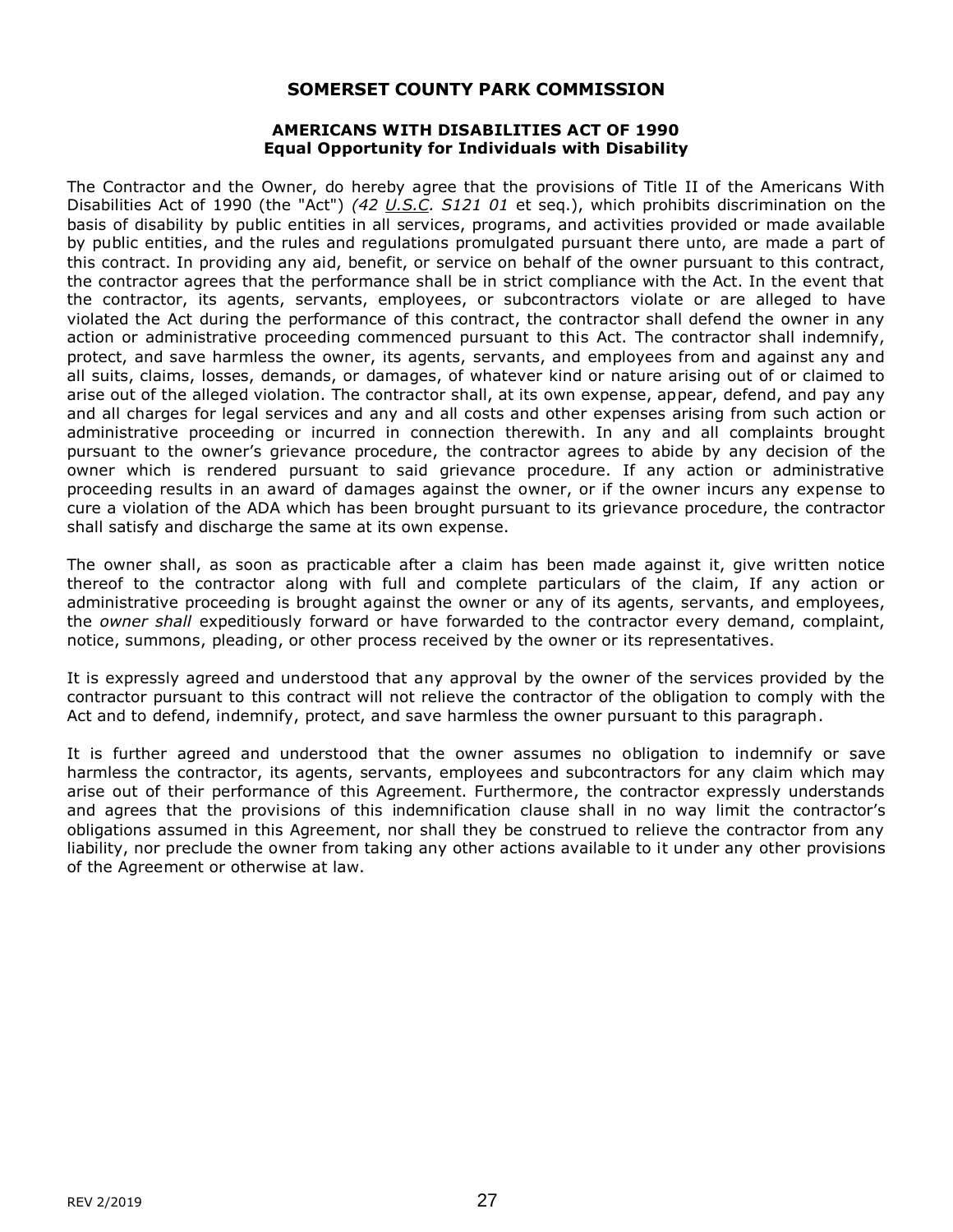THESE ARE **SAMPLES** OF THE **ONLY** ACCEPTABLE BUSINESS REGISTRATION CERTIFICATES.

# PREFER SUBMITTED WITH BID RESPONSE REQUIRED BY LAW PRIOR TO AWARD OF CONTRACT

|                                                                                              | <u>VERALER ELECTRONICATION OF LIBRARY CONTRACTOR CONTRACTOR CONTRACTOR</u>                                                                                                         |  |  |  |
|----------------------------------------------------------------------------------------------|------------------------------------------------------------------------------------------------------------------------------------------------------------------------------------|--|--|--|
|                                                                                              | STATE OF NEW JERSEY<br><b>BUSINESS REGISTRATION CERTIFICATE</b><br>DEPARTMENT OF THEASURY/<br>DIVISION OF REVERIE<br>FOR STATE AGENCY AND CASINO SERVICE CONTRACTORS<br>PO BOX 252 |  |  |  |
| TAXPAYER NAME:<br><b>TAX REGISTRATION TEST ACCOUNT</b>                                       | TRENTON, N.J. 00016-0252<br>TRADE NAME:<br><b>CLIENT REGISTRATION</b>                                                                                                              |  |  |  |
| TAXPAYER IDENTIFICATION#:<br>970-097-382/500                                                 | <b>SEQUENCE NUMBER:</b><br>0107330                                                                                                                                                 |  |  |  |
| ADDRESS:<br>847 ROEBLING AVE<br><b>TRENTON NJ 0661</b><br><b>EFFECTIVE DATE:</b><br>01/01/01 | <b>ISSUANCE DATE:</b><br>07/14/04<br>15 Tulls                                                                                                                                      |  |  |  |
| FORM-BRC(08-01)                                                                              | This Certificate is NOT assignable or transferable<br>be conspicuously displayed at above address.                                                                                 |  |  |  |

| ------<br><b>STATE OF NEW JERSEY</b><br><b>BUSINESS REGISTRATION CERTIFICATE</b><br>AT APPEALANT |                                                                                                                                                                                                        |  |  |  |  |
|--------------------------------------------------------------------------------------------------|--------------------------------------------------------------------------------------------------------------------------------------------------------------------------------------------------------|--|--|--|--|
| <b>Taxpayer Name:</b>                                                                            | The state of the property of the con-<br>The contract of the components of the con-<br>2010 12:20:20 Publishers and process committee and construction of the committee of the<br>TAX REG TEST ACCOUNT |  |  |  |  |
| <b>Trade Name:</b>                                                                               |                                                                                                                                                                                                        |  |  |  |  |
| Address:                                                                                         | 847 ROEBLING AVE<br>TRENTON, NJ 08611                                                                                                                                                                  |  |  |  |  |
| <b>Certificate Number:</b>                                                                       | 1093907                                                                                                                                                                                                |  |  |  |  |
| Date of Issuance:                                                                                | October 14, 2004                                                                                                                                                                                       |  |  |  |  |
| For Office Use Only:<br>20041014112823533                                                        | A 1979 Control of the Commission Control of the Control of Control of the Control of the Con-<br>_______________                                                                                       |  |  |  |  |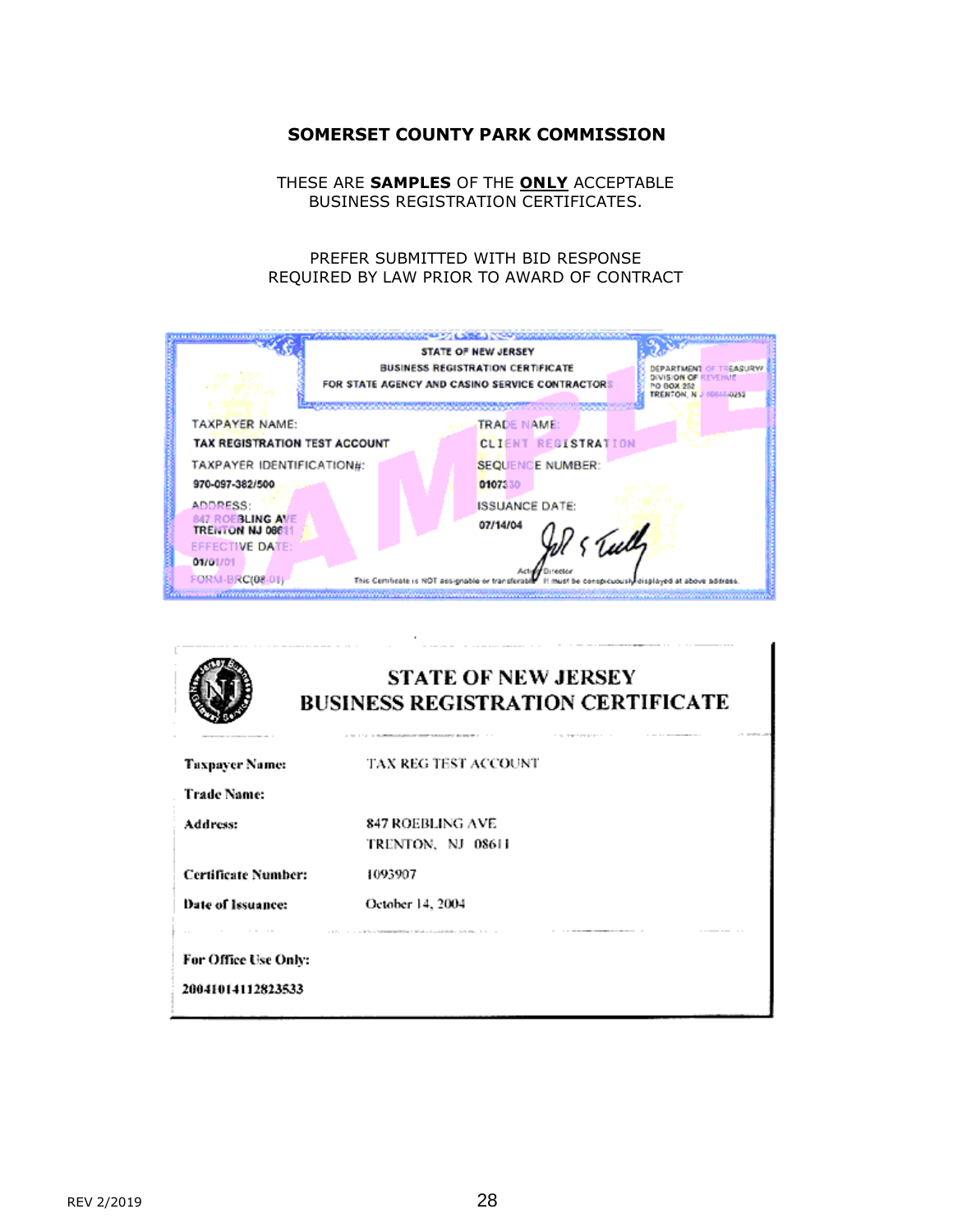# DISCLOSURE OF INVESTMENT ACTIVITIES IN IRAN

BID/RFP/Solicitation Number: \_\_\_\_\_\_\_\_\_\_\_\_\_\_\_\_\_\_\_\_\_\_\_\_\_\_\_\_\_\_\_\_\_\_Bidder/Offeror: \_\_

#### **Part 1: Certification** BIDDERS ARE TO COMPLETE PART 1 BY CHECKING **EITHER BOX**

Pursuant to Public Law 2012, c. 25, any person or entity that submits a bid or proposal or otherwise proposes to enter into or renew a contract must complete the certification below to attest, under penalty of perjury, that neither the person or entity, nor any of its parents, subsidiaries, or affiliates, is identified on the Department of the Treasury's Chapter 25 list as a person or entity engaging in investment activities in Iran. The Chapter 25 list is found on the Division's website at [http://www.state.nj.us/treasury/purchase/pdf/Chapter25List.pdf.](http://www.state.nj.us/treasury/purchase/pdf/Chapter25List.pdf) Bidders must review this list prior to completing the below certification. Failure to complete the certification may render a bidder's proposal non-responsive. If the Director finds a person or entity to be in violation of the law, s/he shall take action as may be appropriate and provided by law, rule or contract, including but not limited to, imposing sanctions, seeking compliance, recovering damages, declaring the party in default and seeking debarment or suspension of the party.

#### PLEASE CHECK THE APPROPRIATE BOX:

I certify, pursuant to Public Law 2012, c. 25, that neither the bidder listed above nor any of the bidder's parents, subsidiaries, or affiliates is listed on the N.J. Department of the Treasury's list of entities determined to be engaged in prohibited activities in Iran pursuant to P.L. 2012, c. 25 ("Chapter 25 List"). I further certify that I am the person listed above, or I am an officer or representative of the entity listed above and am authorized to make this certification on its behalf. I will skip Part 2 and sign and complete the Certification below.

#### **OR**

I am unable to certify as above because the bidder and/or one or more of its parents, subsidiaries, or affiliates is listed on the Department's Chapter 25 List. I will provide a detailed, accurate and precise description of the activities in Part 2 below, sign and complete the Certification below.

#### **PART 2: PLEASE PROVIDE FURTHER INFORMATION RELATED TO INVESTMENT ACTIVITIES IN IRAN**

You must provide a detailed, accurate and precise description of the activities of the bidding person/entity, or one of its parents, subsidiaries or affiliates, engaging in the investment activities in Iran on additional sheets provided by you.

Certification: I, being duly sworn upon my oath, hereby represent and state that the foregoing information and any attachments thereto to the best of my knowledge are true and complete. I attest that I am authorized to execute this certification on behalf of the above-referenced person or entity. I acknowledge that the Somerset County Park Commission is relying on the information contained herein and thereby acknowledge that I am under a continuing obligation from the date of this certification through the completion of any contracts with the Somerset County Park Commission to notify the Park Commission in writing of any changes to the answers of information contained herein. I acknowledge that I am aware that it is a criminal offense to make a false statement or misrepresentation in this certification, and if I do so, I recognize that I am subject to criminal prosecution under the law and that it will also constitute a material breach of my agreement(s) with the Somerset County Park Commission, Somerset County, New Jersey and that the County at its option may declare any contract(s) resulting from this certification void and unenforceable.

| Full Name<br>(Print) | Signature: |
|----------------------|------------|
|                      |            |
| Title                | Date:      |